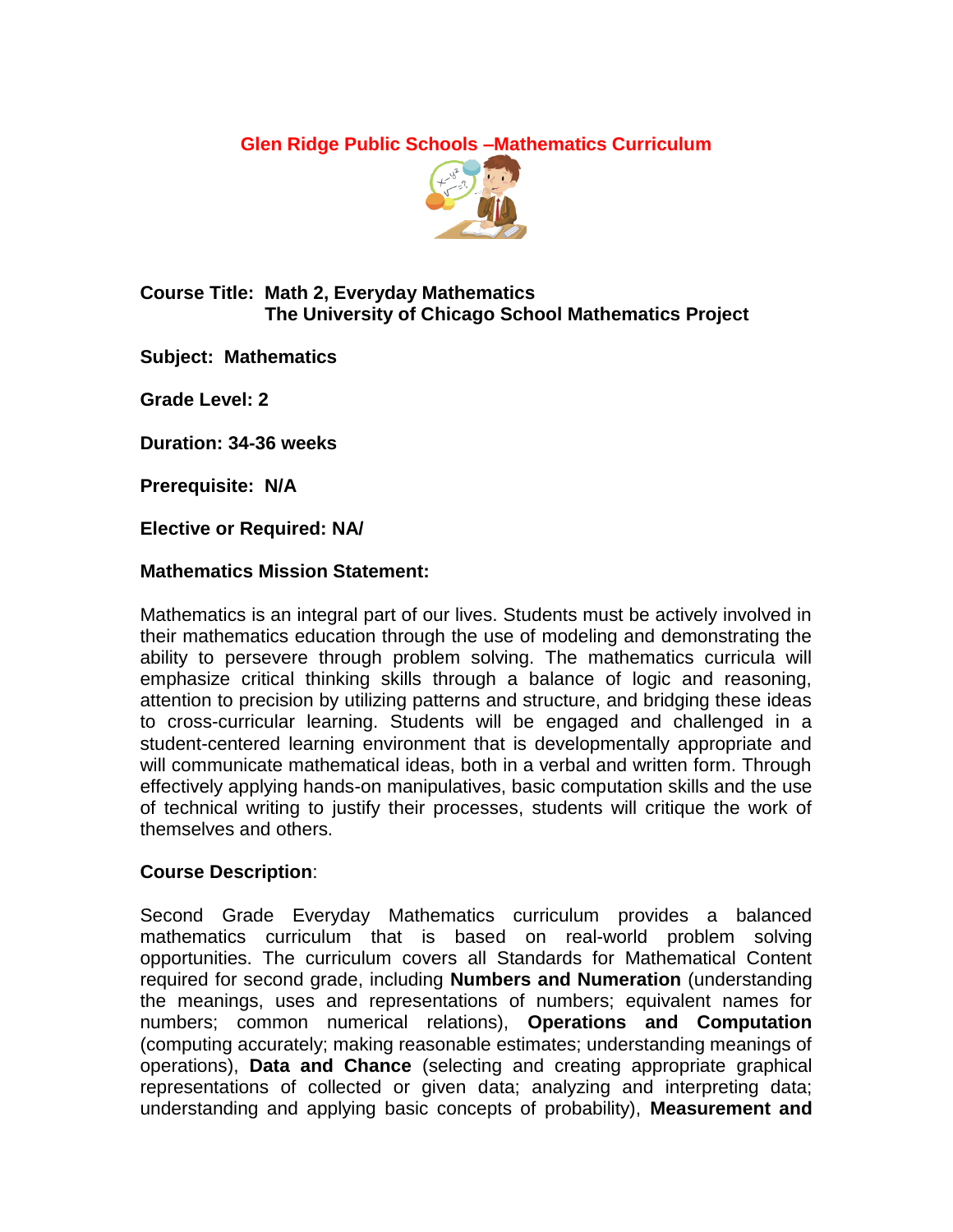**Reference Frames** (understanding the systems and processes of measurement; using appropriate techniques, tools, units, and formulas in making measurements; using and understanding reference frames**), Geometry** (investigating characteristics and properties of two- and three- dimensional geometric shapes, applying transformations and symmetry in geometric situations), and **Patterns, Functions and Algebra** (understanding patterns and functions, using algebraic notation to represent and analyze situations and structures). By using a variety of small- and whole-group instruction, independent practice, games, and hands-on explorations, students are encouraged to think about problem solving in a logical way. Technology is integrated throughout the curriculum to enhance instruction and engage learners. In addition, there are many opportunities and tools for assessment, including verbal assessments, written assessments, online assessment tools, and student explorations.

**Author**: Theresa Messineo **Date Submitted**: Summer 2017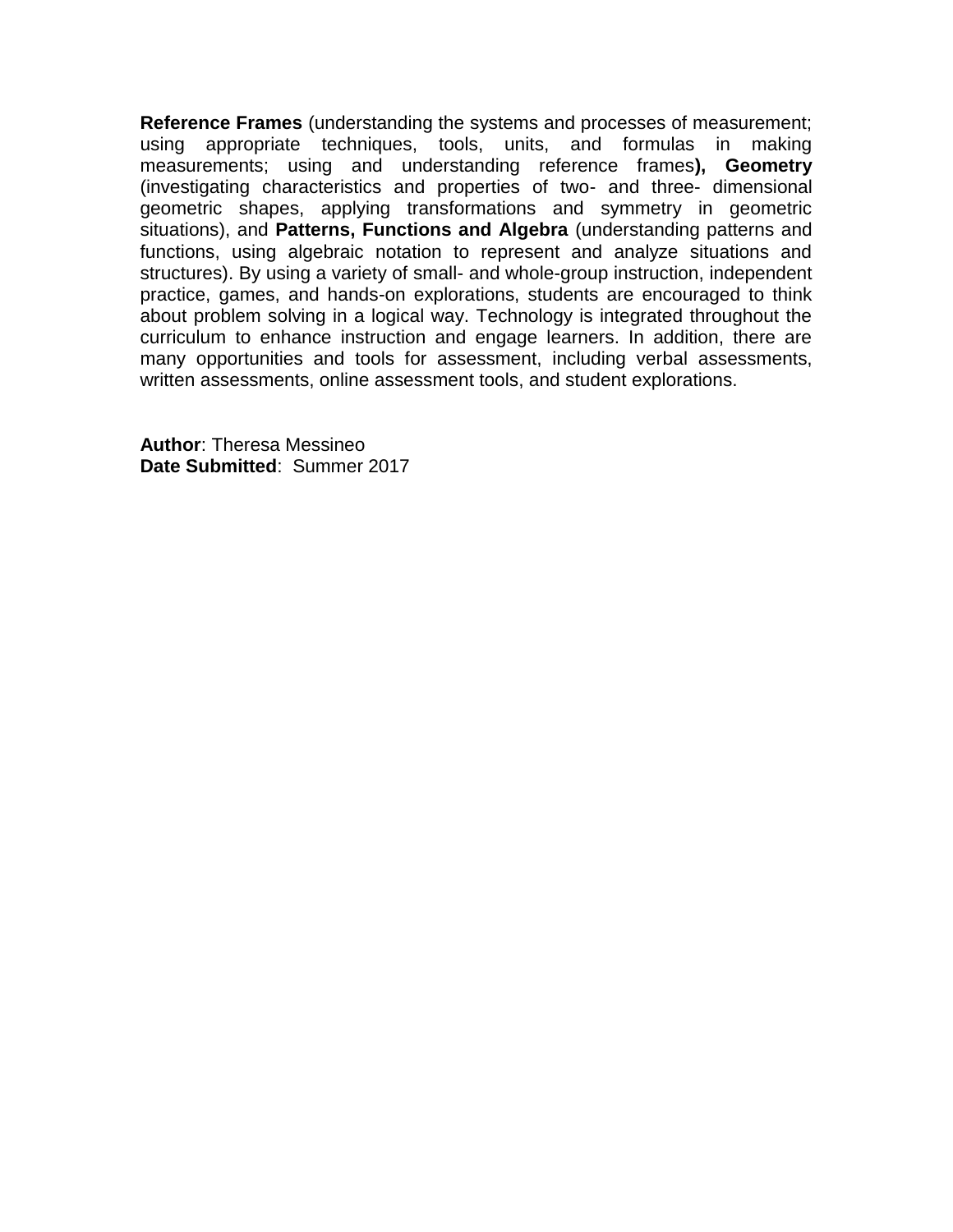# **Unit 1: Establishing Routines**

## **Approximate # Of Weeks: 3 weeks**

#### **Essential Questions:**

- 1. What are some tools that have markings similar to a number line?
- 2. Why is it important to make sense of others' mathematical thinking?
- 3. Why is it important to use mathematical tools correctly?
- 4. Where can you find patterns in mathematics?
- 5. Why is it important to count, add, and subtract correctly?
- 6. When might it be helpful to solve a problem in more than one way?
- 7. When is the relationship between ones, tens, and hundreds important in mathematics?
- 8. Why is it important to explain your strategy and say why they work?
- 9. Why is it important to explain what numbers and symbols mean?  $\left\langle \langle , \rangle \right\rangle$ =)

#### **Upon completion of this unit students will be able to:**

- Explore counts and represent whole numbers as lengths from 0 on a number line. (2.NBT. 2- 4 and 2.MD.6)
- Practice partnership principles while solving addition and subtraction stories and representing whole-number sums and differences on a number line. (2.OA.2, 2.NBT.3, 2.NBT.4, 2.NBT.7, 2.MD.6)
- Count tallies and calculate the values of coin combinations. (2.NBT.2, 2.NBT.3, 2.MD.8)
- Make a class number scroll from 0-1000 using place value strategies. (2.NBT.2, 2.NBT.3, 2.NBT.8)
- Use addition and subtraction to write equivalent names for numbers. Reinforce place-value by skip counting on calculators. (2.OA.2, 2.NBT.2, 2.NBT.5)
- Build fact fluency by finding combinations of 10. (2.OA.2 and 2.NBT.3)
- Recognize the quarter. (2.NBT.2)
- Explore even and odd numbers using concrete and visual models. (2.OA.3)
- Skip count on calculators and number grids and look for place-value patterns in their counts. (2.NBT.2)
- Discuss the meaning of  $(<, >, =)$  symbols and use the symbols to record comparisons of numbers, money amounts, and addition and subtraction expressions. (2.OA. 2, 2.NBT.4, 2.MD.8)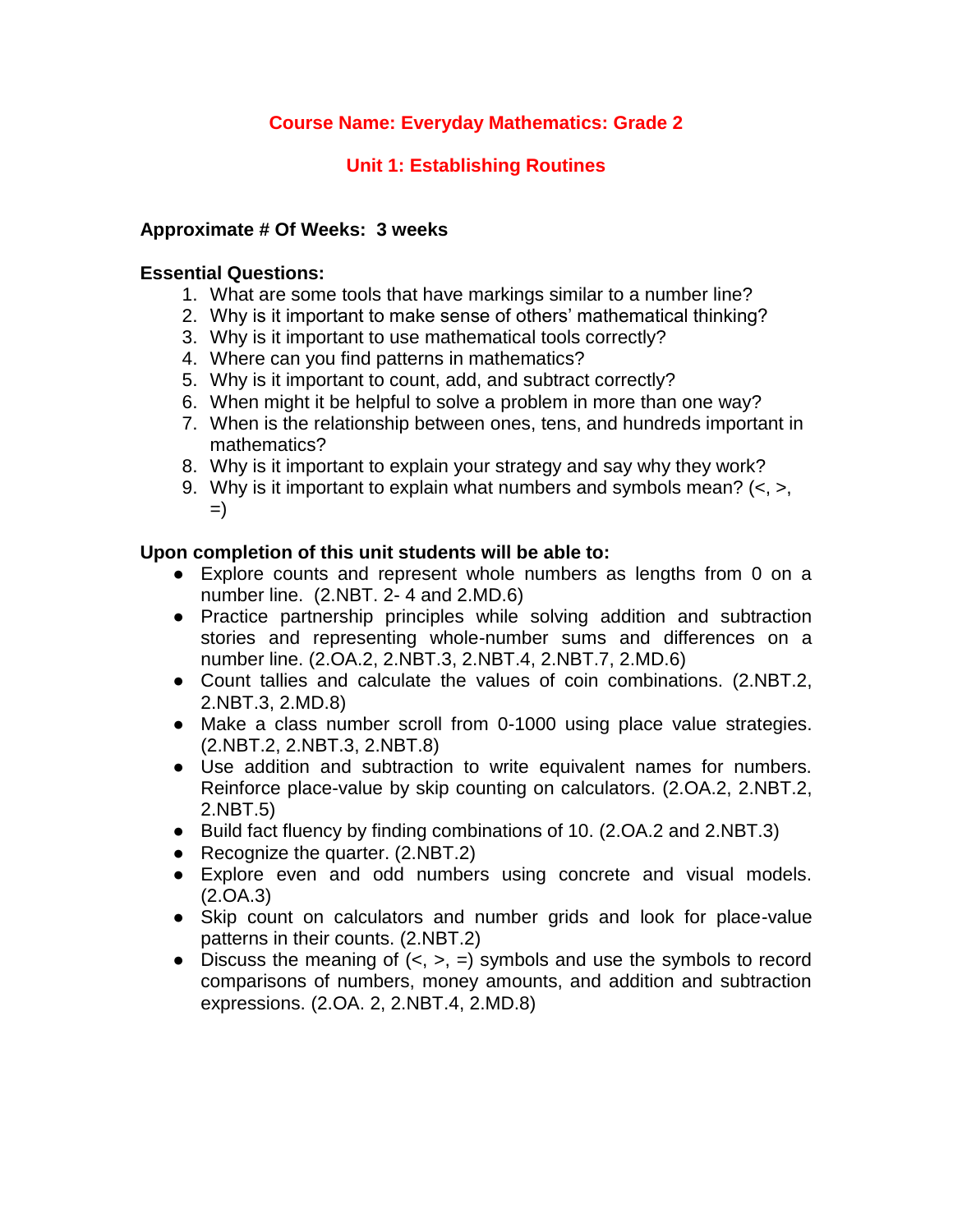### **Interdisciplinary Standards (njcccs.org)**

- Standard 9.1: 21<sup>st</sup> Century Life & Career Skills
- Standard 5.1: Science Practices
- Standard 6.3: Active Citizenship in the  $21<sup>st</sup>$  Century

#### **Activities – include 21st Century Technologies:**

- Online activities: ie: everydaymathonline.com, EM online home connection,
- e-presentations, EM Facts Workshop Game (provides online practice of basic facts and computation)
- SMARTBoard lessons
- Everyday Math computer games
- Use calculators to teach alternate names for numbers, skip counting, number patterns
- IXL-Math
- Solve Broken calculator problems

#### **Enrichment Activities**:

- Create a Math Vocabulary Bulletin Board for Unit 1 that will be added to for each math unit throughout the year.
- Literacy Connection: Read: **(Lesson 1. 3)** *Lots of Ladybugs! Counting by Fives,* by Michael Dahl, Picture Window Books, 2005; **(Lesson1. 9)**  *Even Steven and Odd Todd,* by Kathryn Cristaldi, Scholastic Inc. 1996; *One Hundred Hungry Ants,* by Elinor J. Pinczes, Houghton Mifflin Harcourt, 1999; *12 Ways to Get to 11,* by Eve Merriam, Aladdin Paperbacks, 1996; *Math Counts* P*attern,* by Henry Pluckrose, Children's Press, 1995.
- Make a number line
- Solve number line puzzles
- Find equivalent coin combinations and fewest coin combinations
- Make a number scroll with numbers larger than 1000
- Create class books that correlate to trade books. Each student writes one page for the book. Send book home to families (with original book) for comments to be written in a class journal.
- EM Math Games: Number-Line Squeeze, Addition, Top-It, Coin Top-It, Money Exchange Game, Penny-Nickel Exchange, Penny Plate, Two-Fisted Penny Addition, Number-Grid Game, Number Top-It
- Explore number-grid patterns, make a class number scroll; students make individual number scrolls
- Making 124 (illustrativemathematics.org)
- Largest Number Game (illustrativemathematics.org)
- Looking at Numbers Every Which Way (illustrativemathematics.org)
- Ordering 3-digit Numbers
- Choral Counting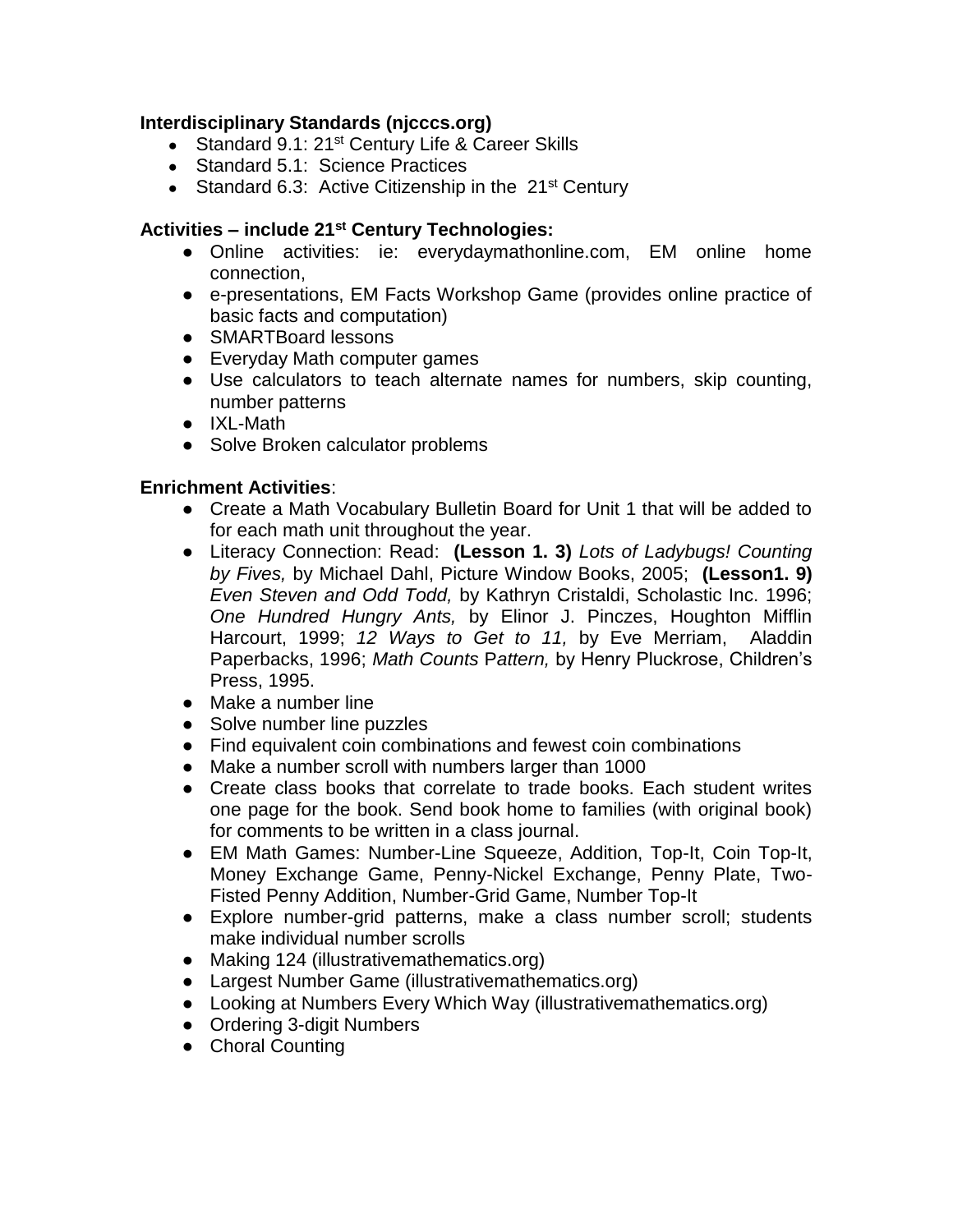### **Methods of Assessments/Evaluation:**

- ✓ math journals
- ✓ Math Games
- ✓ self-assessment checklist
- ✓ oral and whiteboard assessments
- ✓ homework, class work, independent work
- ✓ Thumbs Up/Thumbs Down
- ✓ Pair/Share
- ✓ record sheets for individual and class progress (Teacher observation)
- ✓ real-time data to inform instruction
- ✓ closure assessments masters
- ✓ Beginning-of-Year Assessment, unit assessments
- ✓ Rubrics
- ✓ Unit Assessments
- ✓ Open Ended Questions
- ✓ Verbal Assessment
- ✓ Observation (Teacher/Small/Whole Group)
- ✓ Green/Yellow/Red Cards
- ✓ anecdotal notes (RTI)

- Online Textbook Information:
	- EM at Home Fact Workshop Game eToolkit
- Teacher Webpage
- EM Facts Workshop Game: provides online practice of basic facts and computation
- Online math websites: ie: superkids.com; mathplayground.com; aplusmath.com; primarygames.com, fastmath.com, etc.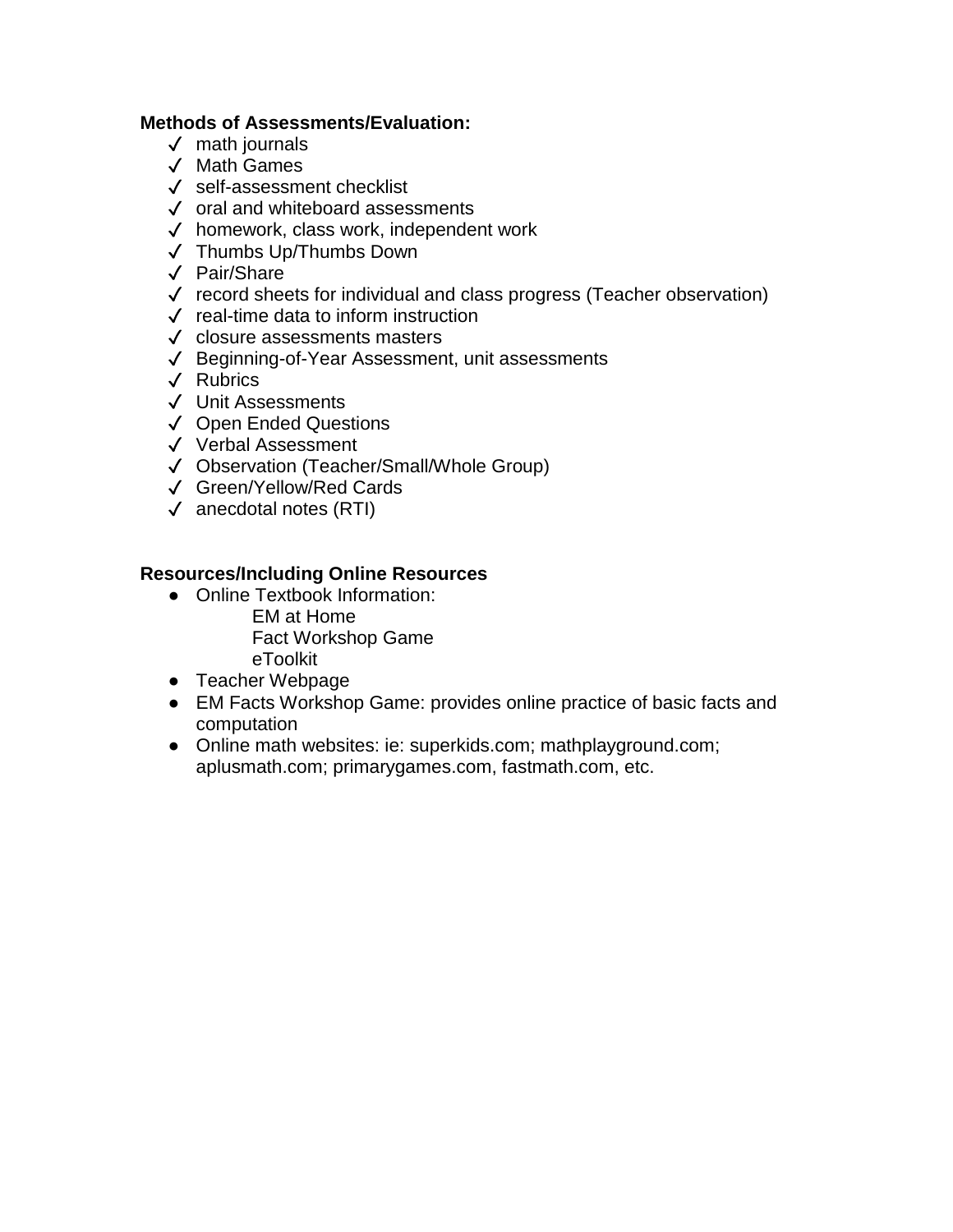# **Everyday Mathematics: Grade 2**

## **Unit 2: Fact Strategies**

#### **Approximate # of Weeks: 3 weeks**

#### **Essential Questions:**

- 1. How does place value help to solve problems?
- 2. Where else can you find patterns in mathematics?
- 3. How can shortcuts (e.g. +1, +0, +9) help in mathematics?
- 4. How does knowing doubles facts help to solve and learn other facts?
- 5. How do mathematical operations relate to each other?
- 6. Why is it important to make a plan before attempting to solve a problem?
- 7. When might it be helpful to solve your problems in more than one way?
- 8. Why are patterns in mathematics important?

#### **Upon completion of this unit students will be able to:**

- Explore place value concepts as they play an exchange game with money and practice grouping by 10s using \$1, \$10 and \$100 bills ( 2.NBT.1, 1a, 2.NBT.3, 7, 9, 2.MD.8)
- Write and solve addition number stories. (2.OA.1, 2.OA.2)
- Explore doubles and combinations of 10 to build fact fluency. (2.OA.2)
- Use place value as a strategy to add within 20 (2.OA.2 and 2.NBT.9)
- Use doubles +1 and doubles +2 as an addition strategy (2.OA.2 and 2.NBT.9)
- Write number stories to explain number models. (2.OA.1, 2.OA.2, 2.NBT.9)
- Identify even and odd numbers and write number models to express even and odd numbers (2.OA.2 and 2.OA.3)
- Generate equivalent names for numbers (2.OA.2, 2.NBT.3, 2.NBT.5)
- Use skip counting, and/or adding and subtracting to solve a variety of problems. (2.NBT.2 and 2.NBT.5)

- Standard 5.1: Science Practices
- Standard 6.1. P.A.3: Demonstrate appropriate behavior when collaborating with others.
- Standard 8.1: Computer and Literacy Information
- Standard 9.1: 21<sup>st</sup> Century Life & Career Skills
- Standard 9.2: Career Awareness, Exploration, and Preparation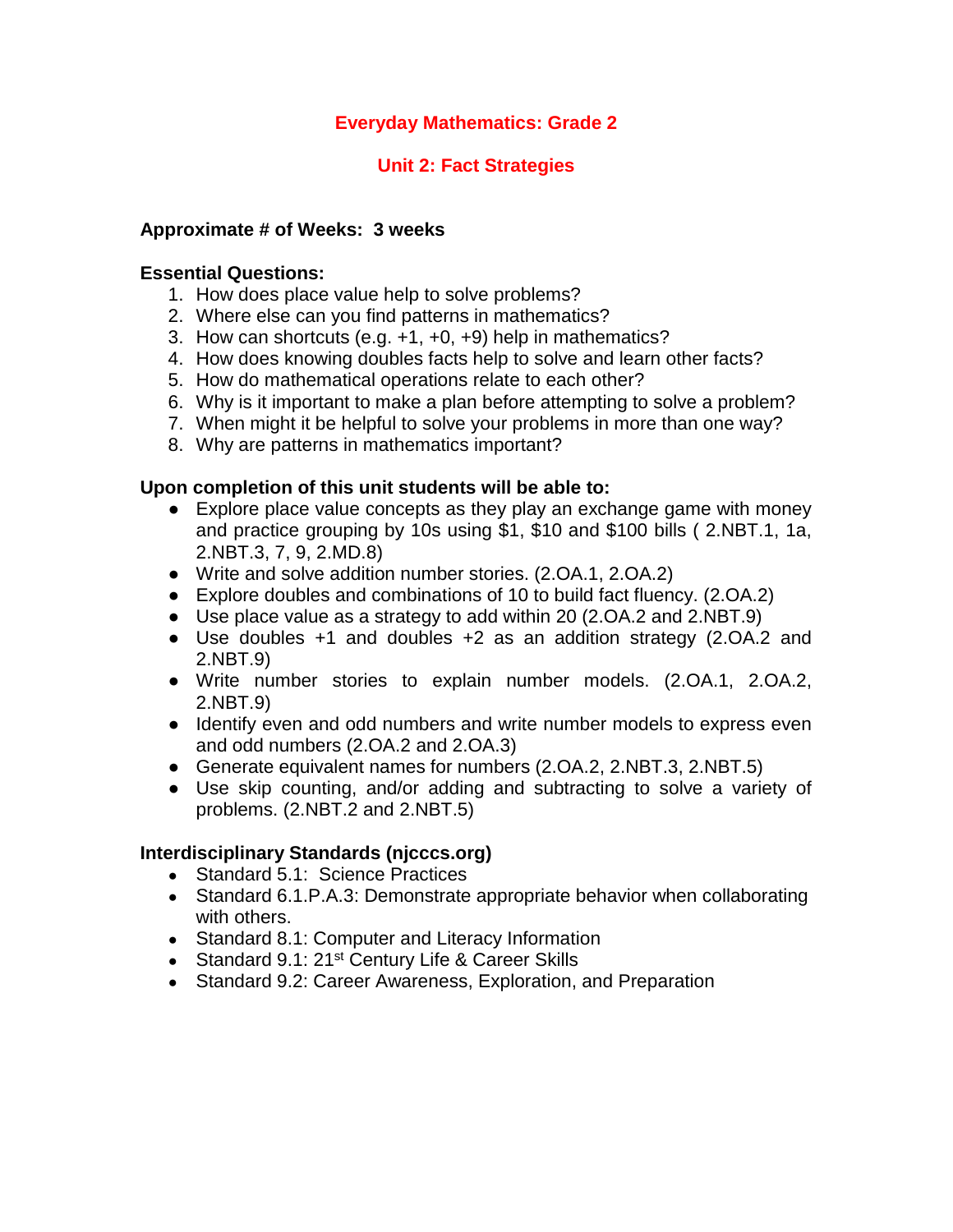- Online activities: ie: everydaymathonline.com, EM online home connection, e-presentations
- EM Facts Workshop Game (provides online practice of basic facts and computation)
- SMARTboard lessons (clickers)
- IXL-Math
- Webpage
- Calculators

### **Enrichment Activities**:

- Add to Math Vocabulary Word Wall
- Literacy Connection: **(Lesson 2.2)** *Math for all Seasons,* by Gregory Tang, Scholastic Inc. 2005; **(Lesson 2.3)** *Two of Everything, A Chinese Folktale,* by Lily Toy, Albert Whitman & Company, 1993; **(Lesson 2.8)** *Elevator Magic*, by Stuart J. Murphy, HarperCollins, 1997 **(Lesson 2.9)***One Odd Day and My Even Day by Doris Fisher, Sylvan Dell Publishing, 2007*
- EM Facts Workshop Game: provides online practice of basic facts and computation
- Online math websites: ie: superkids.com; mathplayground.com; aplusmath.com; primarygames.com, fastmath.com, etc.
- Everyday Math computer games
- EM Math Games: The Exchange Game, Spinning For Money, Fishing for 10, The Number-Grid Game, Two-Fisted Penny Addition, Roll and Record Doubles, Evens and Odds, Name That Number
- Find combinations of 100 (Activity Card 20)
- Create addition number stories (Activity Card 21)
- Make Doubles with a calculator (Activity Card 22)
- Explore the Addition Facts Table (MM p.30-31)
- Use helper doubles facts for larger numbers (MM p.34)
- Checking the turn around rule for larger numbers. (MM p.36)
- Dividing shapes (MM p.TA 9 or 10)
- Explore Even and Odd addends and patterns they create. (Activity Card 30)
- Many names for numbers (number collections) (Activity Card 31)
- Write number sentences for Name That Number (MM p. 50)
- Two-Rule frames and arrows (Activity Card 33)

- ✓ math journals
- ✓ Math Game
- ✓ self-assessment checklist
- ✓ oral and whiteboard assessments
- ✓ homework, class work, independent work
- ✓ Thumbs Up/Thumbs Down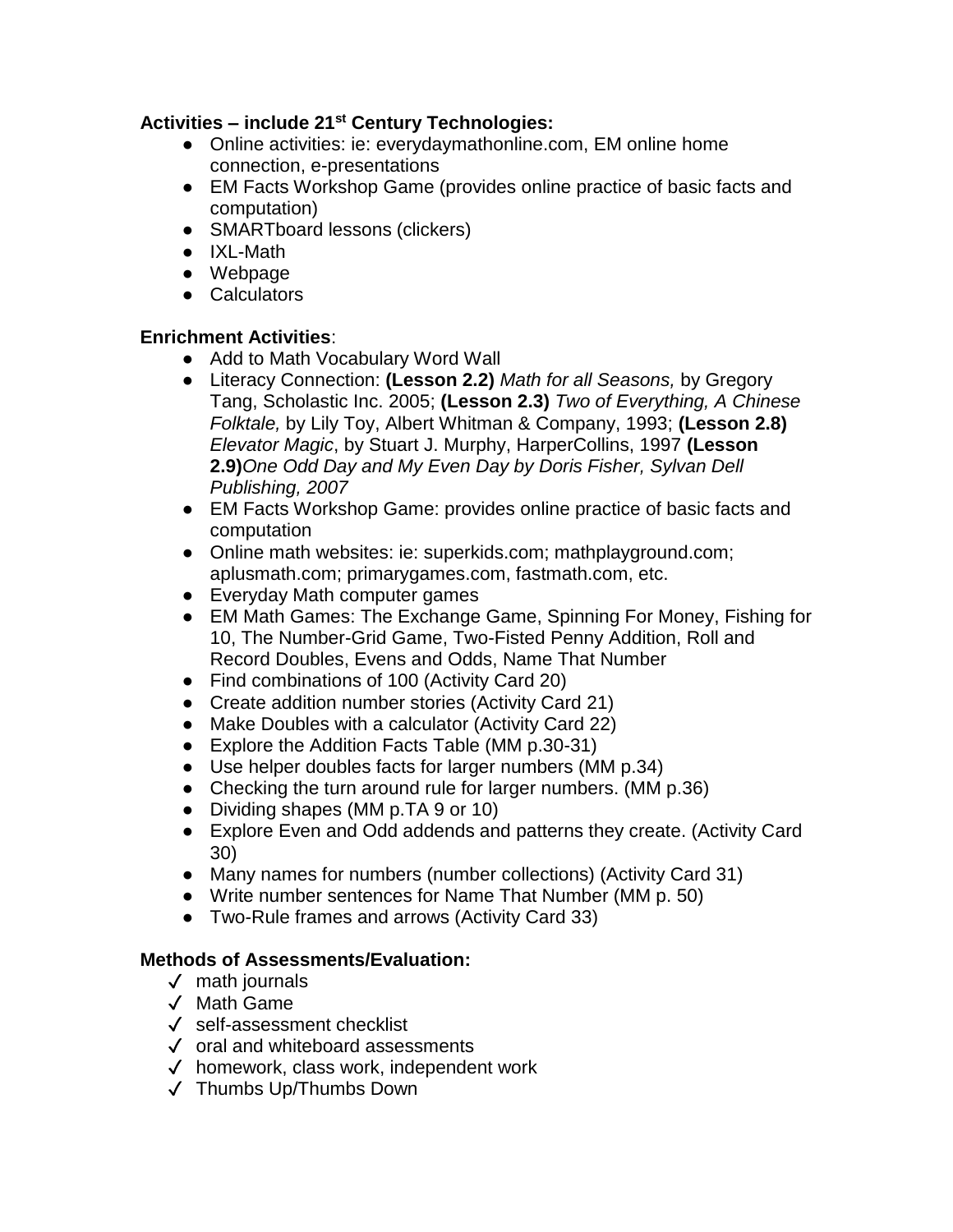- ✓ Pair/Share
- ✓ record sheets for individual and class progress (Teacher observation)
- ✓ real-time data to inform instruction
- ✓ closure assessments masters
- ✓ Unit assessments
- ✓ Rubrics
- ✓ Verbal Assessment
- ✓ Observation (Teacher/Small/Whole Group)
- ✓ Anecdotal Records
- ✓ Green/Yellow/Red Cards

- Online Textbook Information:
	- EM at Home Fact Workshop Game eToolkit
- Teacher Webpage
- EM Facts Workshop Game: provides online practice of basic facts and computation
- Online math websites: ie: superkids.com; mathplayground.com; aplusmath.com; primarygames.com, fastmath.com, etc.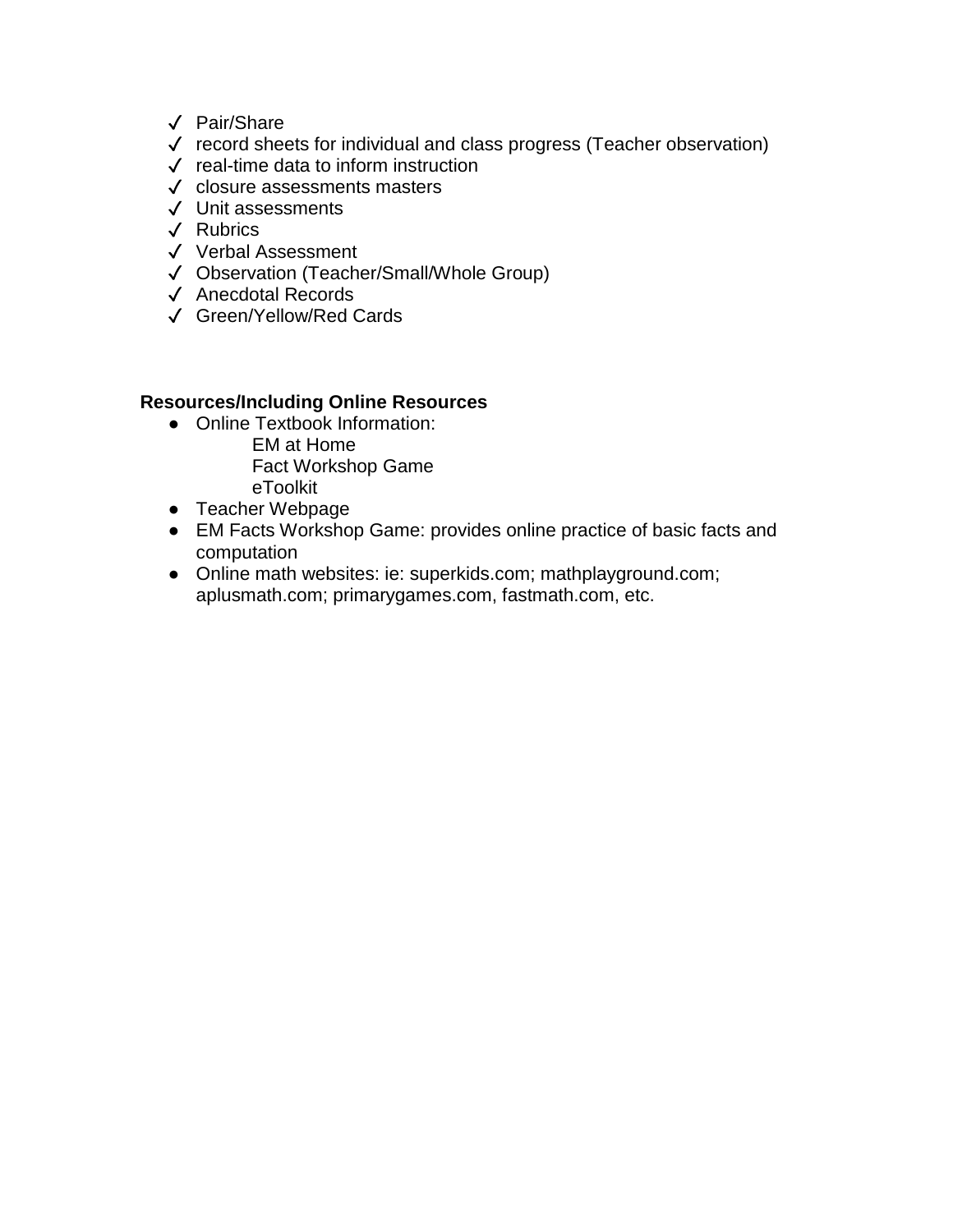# **Unit 3: More Fact Strategies**

# **Approximate # Of Weeks: 3 weeks**

# **Essential Questions:**

- **1.** How can using a variety of strategies help to build fluency with subtraction facts?
- **2.** How does the inverse relationship of addition and subtraction facts help to solve problems and solve for missing addends?
- **3.** How does the distance model of subtraction help to determine the best strategy for solving subtraction problems (counting-up vs. counting-back)?
- **4.** Why do we look for patterns in math?
- **5.** Why do we check answers to see if they make sense?
- **6.** What are problems that complements of 10 could help you solve?
- **7.** What are other ways to represent numbers?
- **8.** How do problem solving strategies differ? How are they alike?
- **9.** How does clearly communicating mathematical thinking help you to explain coin combinations, exchanges and making change?

### **Upon completion of this unit students will be able to:**

- Know doubles and combinations of 10 and apply strategies to solve all addition facts. (2.OA.2)
- Write subtraction number stories and generate related addition and subtraction facts. (2.OA.1-2, 2.NBT.5, 2.NBT.9)
- Generate fact families using related numbers on Fact Triangles. (2. OA.2 and 2.NBT.5)
- Add within 100 using a number grid, number line, or counters and use the inverse relationship between addition and subtraction to write fact families and solve addition and subtraction facts. (2.OA.2, 2.NBT.3, 2.NBT.5)
- Use the counting-up and counting-back strategies for subtraction. (2.OA.2)
- Explain why -0 and -1 fact strategies work using properties of addition and subtraction (2.OA.2, 2.NBT.5, 2.NBT.9)
- Know doubles and combinations of 10 and apply strategies to solve all addition facts. (2.OA.2 and 2.OA.2)
- Solve problems involving pennies and dimes. (2.OA.1, 2.OA.2, 2.MD.8)
- Use same-size square tiles to partition a rectangle into rows and columns and count to find the total number of them (2.G.2)
- Use concrete models to add and subtract within 100 when solving "What's My Rule?" problems. (2.NBT.7)

- Standard 5.1: Science Practices
- Standard 6.1. P.A.3: Demonstrate appropriate behavior when collaborating with others.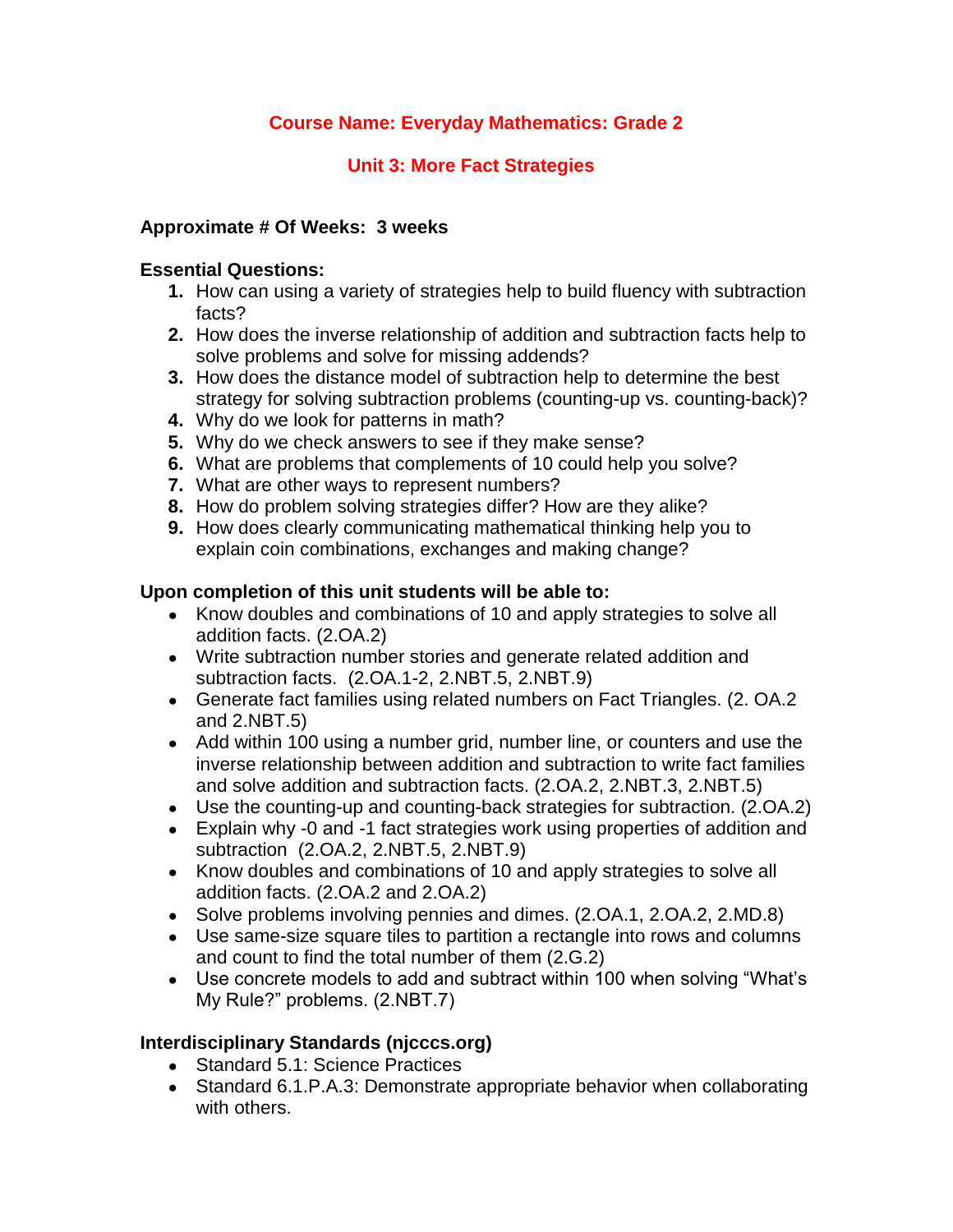- Standard 6.3: Active Citizenship in the 21st Century
- Standard 8.1: Computer and Literacy Information
- Standard 9.1: 21<sup>st</sup> Century Life & Career Skills
- Standard 9.2: Career Awareness, Exploration, and Preparation

- Online activities: ie: everydaymathonline.com, EM online home connection,
- e-presentations, EM Facts Workshop Game (provides online practice of basic facts and computation)
- SMARTBoard lessons
- Everyday Math computer games
- Solve Frames-and-Arrows problems involving money
- IXL-Math

### **Enrichment Activities**:

- Add to Math Vocabulary Word Wall
- Create a classroom store for students. Allow time for students to be both buyer and seller to practice counting back change.
- EM Math Games; Salute!, Penny Plate, The Difference Game, The Number-Grid Difference Game, Subtraction Top-It, Name That Number, Roll and Record Doubles, The Exchange Game, Evens and Odds, Spinning for Money
- Explore dice subtraction (Activity Card 35)
- Find subtraction mystery number (Activity Card 38)
- Find Missing Addends for larger numbers (Activity Card 39)
- Count up to solve subtraction problems. (MM pp.74 and TA3)
- Working With Even Numbers-to identify output numbers that follow a pattern. (Activity Card 41)
- Going Back Through Ten-use this strategy apply to working with larger numbers (MM p.81)
- Use Going Back Through Ten strategy for writing subtraction number stories (MM p.83)
- Making Change (Activity Card 46 & MM p.85)

- ✓ math journals
- ✓ Math Games
- ✓ self-assessment checklist
- ✓ oral and whiteboard assessments
- ✓ homework, class work, independent work
- ✓ Thumbs Up/Thumbs Down
- ✓ Pair/Share
- ✓ record sheets for individual and class progress (Teacher observation)
- ✓ real-time data to inform instruction
- ✓ closure assessments masters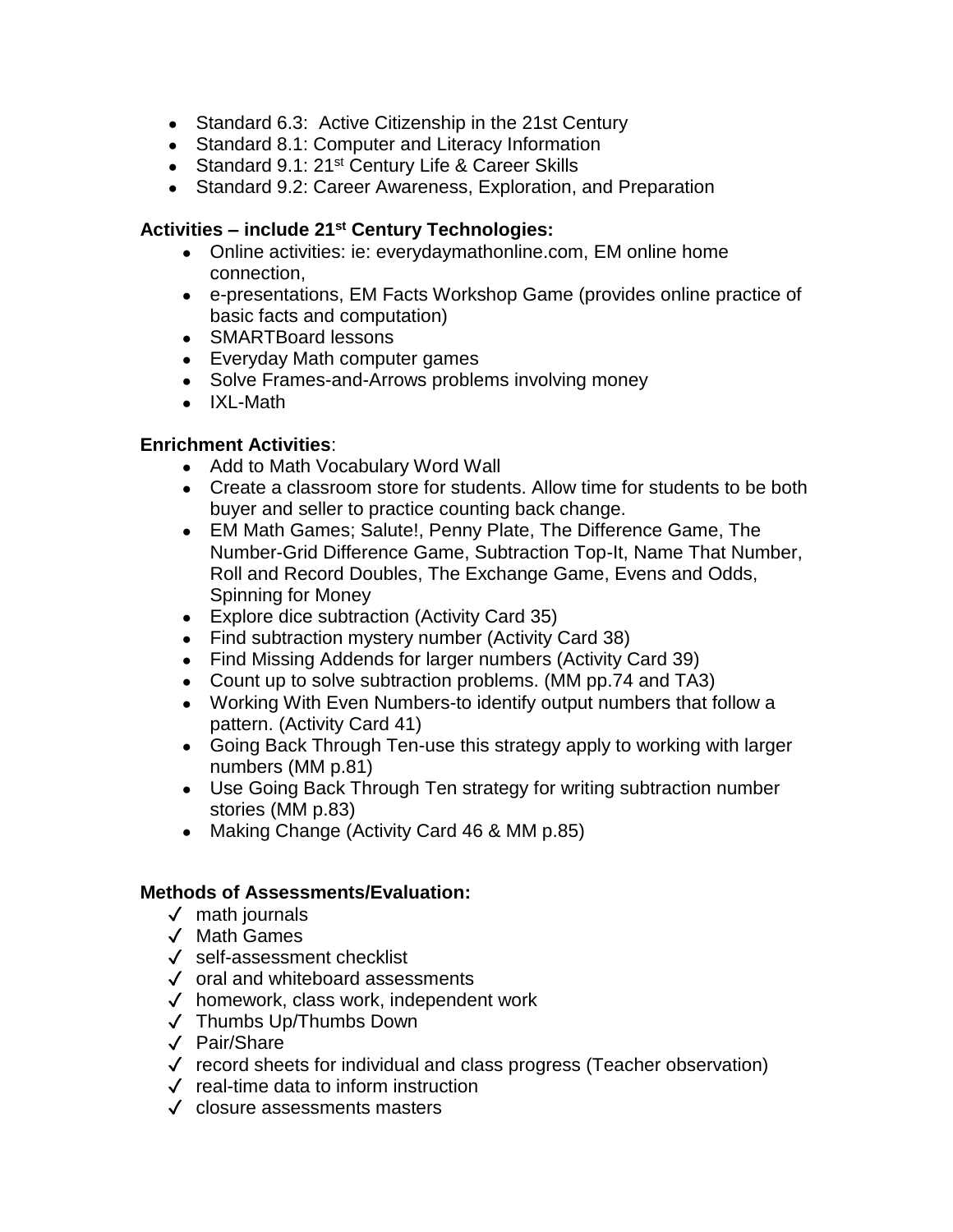- ✓ Open-ended Questions
- ✓ Rubrics
- ✓ Unit Assessment
- ✓ Verbal Assessment
- ✓ Exit slips
- ✓ Observation (Teacher/Small/Whole Group)
- ✓ Anecdotal Records
- ✓ Green/Yellow/Red Cards

- Online Textbook Information: EM at Home Fact Workshop Game eToolkit
- Teacher Webpage
- EM Facts Workshop Game: provides online practice of basic facts and computation
- Online math websites: ie: superkids.com; mathplayground.com; aplusmath.com; primarygames.com, fastmath.com, etc.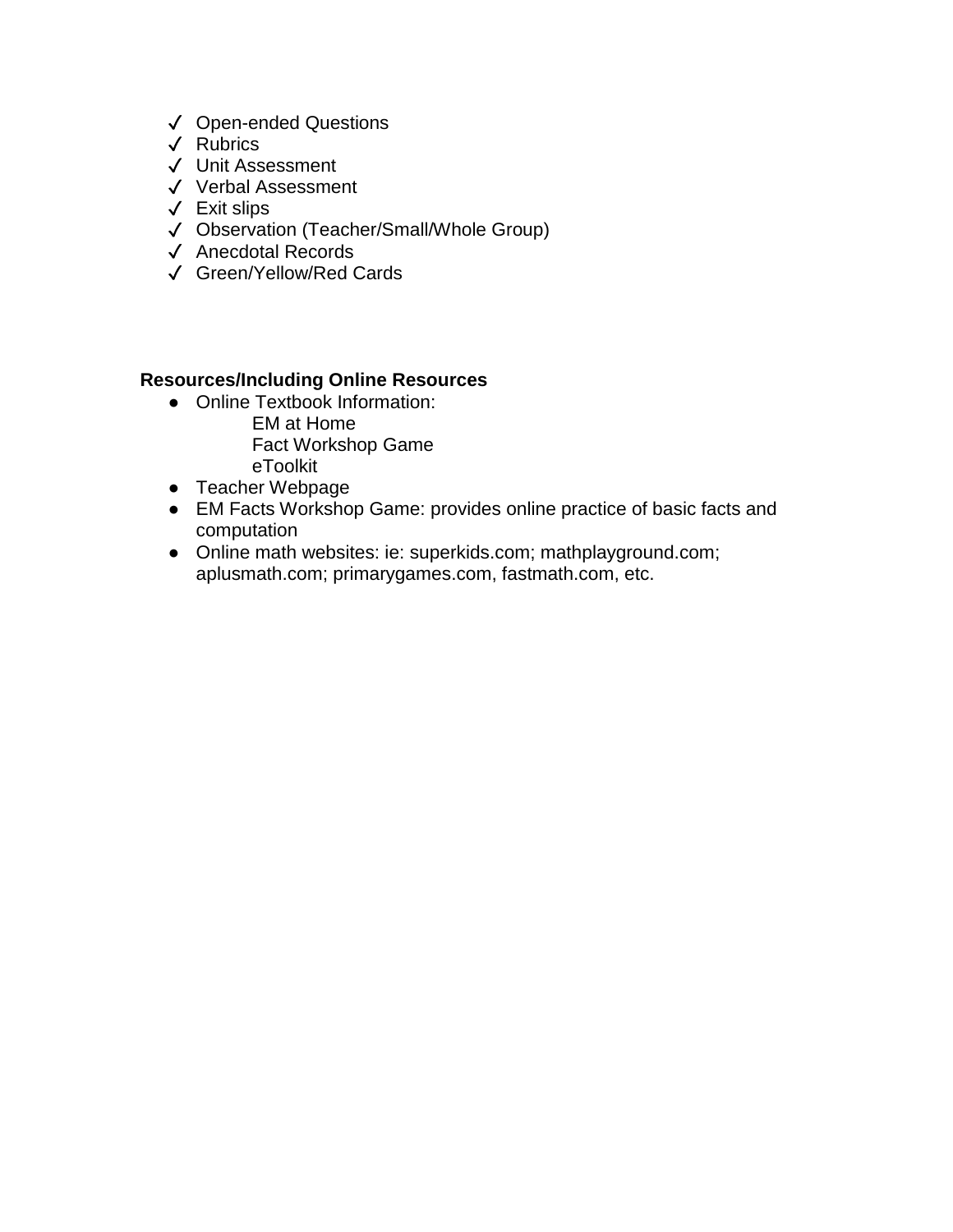# **Unit 4: Place Value and Measurement**

### **Approximate # of Weeks: 3 weeks**

### **Essential Questions:**

- When might you need to know the exact time?
- How do clocks use a *reference frame* or a system for locating numbers in a given context (a.m./p.m.)
- How might base-10 blocks be used to show numbers?
- Why is it helpful to represent numbers in different ways?
- How do different representations of numbers help to compare 3-digit numbers?
- How does understanding underlying place value concepts help to better explain computational algorithms?
- What are examples of standard units?
- Why are units important when you report measurements?
- Are some tools better at measuring things than others?
- What is an array? How is it constructed? How does it relate to multiplication?

# **Upon completion of this unit students will be able to:**

- Tell time to the nearest hour and half hour (2.MD.7)
- Tell time to the nearest 5 minutes (2. NBT.2 and 2.MD.7)
- Tell time using a.m. and p.m. (2.MD.7)
- Discuss place value and represent 3-digit numbers using base-10 blocks and expanded form. (2.NBT.1, 1a, 1b, and 2.NBT.3)
- Use place value and expanded form to compare 3-digit numbers. (2.NBT.1, 2.NBT.3, 2.NBT.4)
- Make sense of 3-digit numbers represented by base-10 blocks by making trades or counting. (2.NBT.1, 1a, 3)
- Use base-0 blocks to model addition and subtraction of multidigit numbers it is necessary to compose or decompose tens or hundreds (2.NBT.1, 2.NBT.3, 2.NBT.7)
- Measure objects with a foot-long foot. (2.MD.1-3, 9)
- Recognize the inch as a standard unit of length. (2.MD.1 and 2.MD.9)
- Recognize the centimeter as a standard unit of length. (2.MD.1 and 2.MD.2)
- Match subtraction facts with strategies
- Measure a path in inches and centimeters
- Explore arrays

# **Interdisciplinary Standards (njcccs.org)**

● Standard 5.1: Science Practices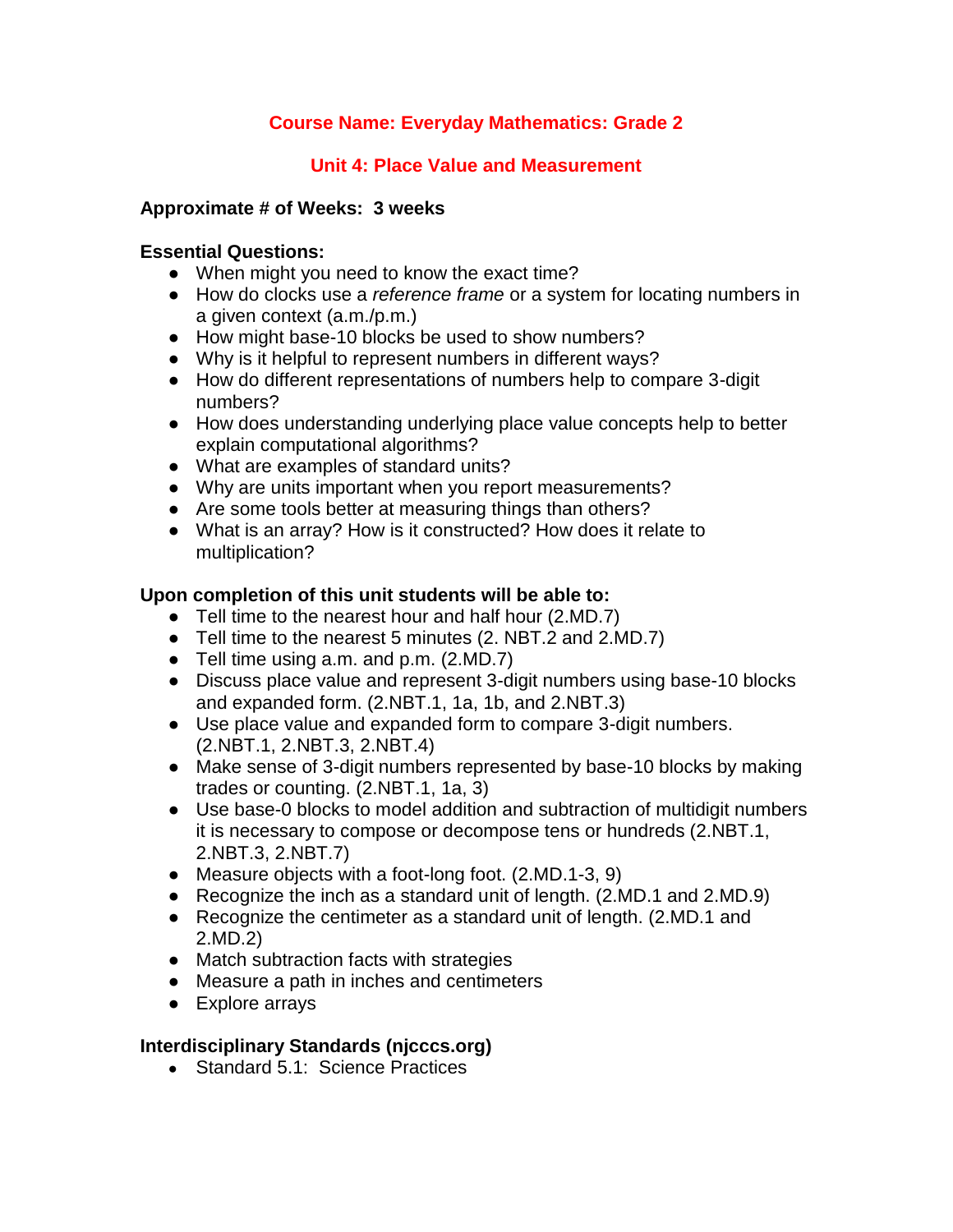- Standard 6.1.P.A.3: Demonstrate appropriate behavior when collaborating with others.
- Standard 6.3: Active Citizenship in the  $21<sup>st</sup>$  Century
- Standard 9.1: 21<sup>st</sup> Century Life & Career Skills
- Standard 9.2: Career Awareness, Exploration, and Preparation, Exploration, and Preparation

- Online activities: ie: everydaymathonline.com, EM online home connection,
- e-presentations, EM Facts Workshop Game (provides online practice of basic facts and computation)
- SMARTBoard lessons
- IXL-Math

### **Enrichment Activities**:

- Add to Math Vocabulary Word Wall
- ●
- **(Lesson 4.3)** *Tuesday,* by David Wiesner, Clarion 1991 **(Lesson 4.4)** A *Place for Zero: A Math Adventure,* by Angelina Sparagna LoPresti, Charlesbridge Publishing 2003; **(Lesson 4.8)** *Inch By Inch,* by Leo Lionni, HarperCollins Publishers, 1995, **(Lesson 4.8)** *How Big is a Foot,*  by Rolf Myler, Dell Yearling, 1991,
- EM Facts Workshop Game: provides online practice of basic facts and computation
- Everyday Math Games: Evens and Odds, Addition Top-It, Number Top-It, The Digit Game, Target to 50, Target to 200, The Exchange Game
- Solving Time Problems (MM p.92)
- Listing My Activities; create a daily activity list w/elapsed time (MM p.95)
- Writing a.m. and p.m. Number Stories (Activity Card 49)
- Creating 3-digit Numbers (Activity Card 50)
- Finding Mystery Numbers (Activity Card 52)
- Playing Target to 200 (MM G19-G20)
- Estimating and Measuring with the Foot-Long Foot-further exploring estimating (Activity Card 54)
- Estimating and Measuring—using the vocabulary of "about" (Card 56)
- Estimating with Centimeters (Activity Card 58)
- Exploring Length Units-enrich understanding of linear measurement by measuring a crooked path using different units.

- ✓ math journals
- ✓ Math Games
- ✓ self-assessment checklist
- ✓ oral and whiteboard assessments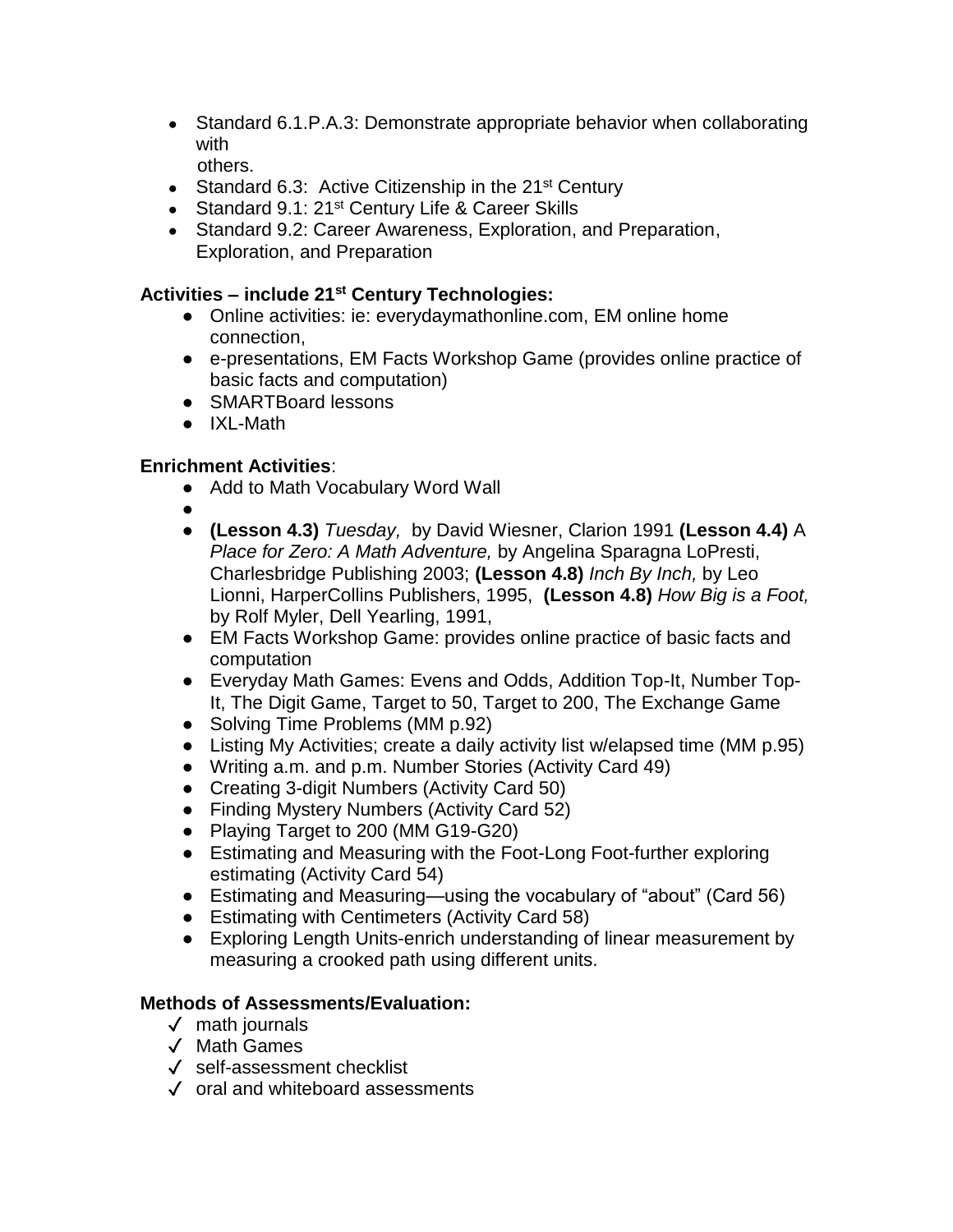- ✓ homework, class work, independent work
- ✓ Thumbs Up/Thumbs Down
- ✓ Pair/Share
- ✓ record sheets for individual and class progress (Teacher observation)
- ✓ real-time data to inform instruction
- ✓ closure assessments masters
- ✓ unit assessments
- ✓ Rubrics
- ✓ Poster/Display
- ✓ Unit Assessment
- ✓ Verbal Assessment
- ✓ Observation (Teacher/Small/Whole Group)
- ✓ Anecdotal Records

- Online Textbook Information: EM at Home Fact Workshop Game
	- eToolkit
- Teacher Webpage
- EM Facts Workshop Game: provides online practice of basic facts and computation
- Online math websites: ie: superkids.com; mathplayground.com; aplusmath.com; primarygames.com, fastmath.com, etc.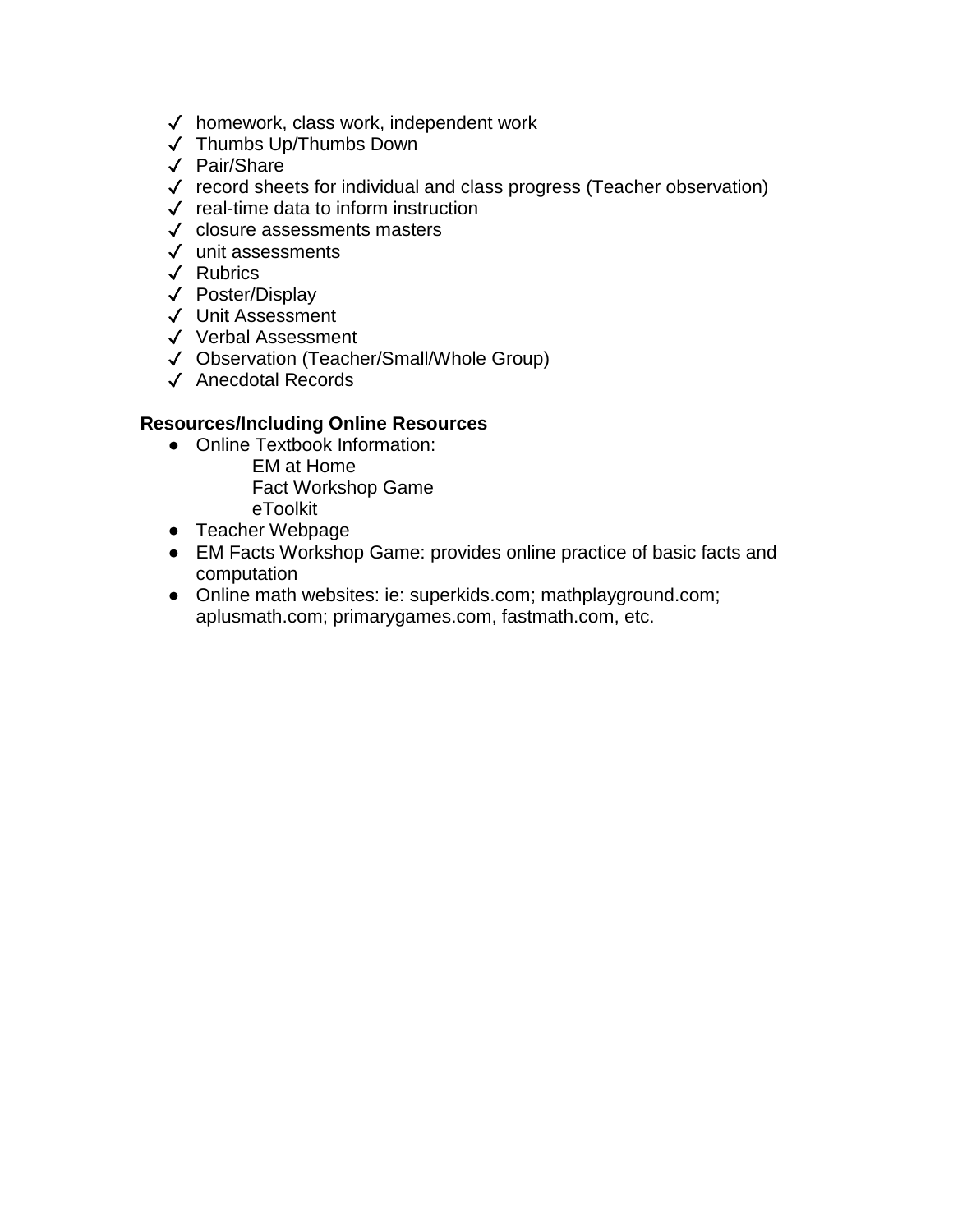# **Unit 5: Addition and Subtraction**

### **Approximate # of Weeks: 3 weeks**

#### **Essential Questions:**

- How can automaticity of basic facts help with solving multidigit number problems?
- Why is it important to fluidly skip count in a variety of number applications such as, addition, subtraction and money combinations?
- How can multiples of 10 and of 100 help us to recognize patterns and help us solve addition and subtraction problems?
- How can the use of an open number line assist in visualizing the way numbers increase and decrease as we count up and count back?

### **Upon completion of this unit students will be able to:**

- Develop fact power by using mental strategies to add two 1-digit numbers (2.OA.2)
- Recognize coin equivalencies and make different combinations of coins for the same amount of money (2.NBT.2 and 2.MD.8)
- Make coin combinations to pay for items and make change by counting up (2.NBT.2, 5, 7, and 2.MD.8)
- Make purchases and practice making change. (2.NBT.2, 7 and 2.MD.8)
- Match analog and digital clock notations ((2.OA.4 and 2.MD.7)
- Construct shapes (2.G.1)
- Develop strategies for mentally adding and subtracting 10 and 100. (2.NBT.2, 5, 7, 8, 9)
- Use open number lines as a tool for solving number stories. ((2.OA.1, 2.NBT.5, 2.NBT.7, 2.NBT.8, 2.MD.6)
- Solve change-to-more number stories. (2.OA.1, 2.NBT.5, 2.NBT.7)
- Solve Part-and-Total number stories. (2.OA.1, 2.OA.2, 2.NBT.5, 2.NBT.7)
- Discuss selected strategies (from 2 choices) for solving addition problems and revise answers. (2.NBT.5, 2.NBT.9, 2.MD.8)

- Standard 5.1: Science Practices
- Standard 6.1. P.A.3: Demonstrate appropriate behavior when collaborating with
	- others.
- Standard 6.3: Active Citizenship in the 21<sup>st</sup> Century
- Standard 8.1: Computer and Literacy Information
- Standard 9.1: 21<sup>st</sup> Century Life & Career Skills
- Standard 9.2: Career Awareness, Exploration, and Preparation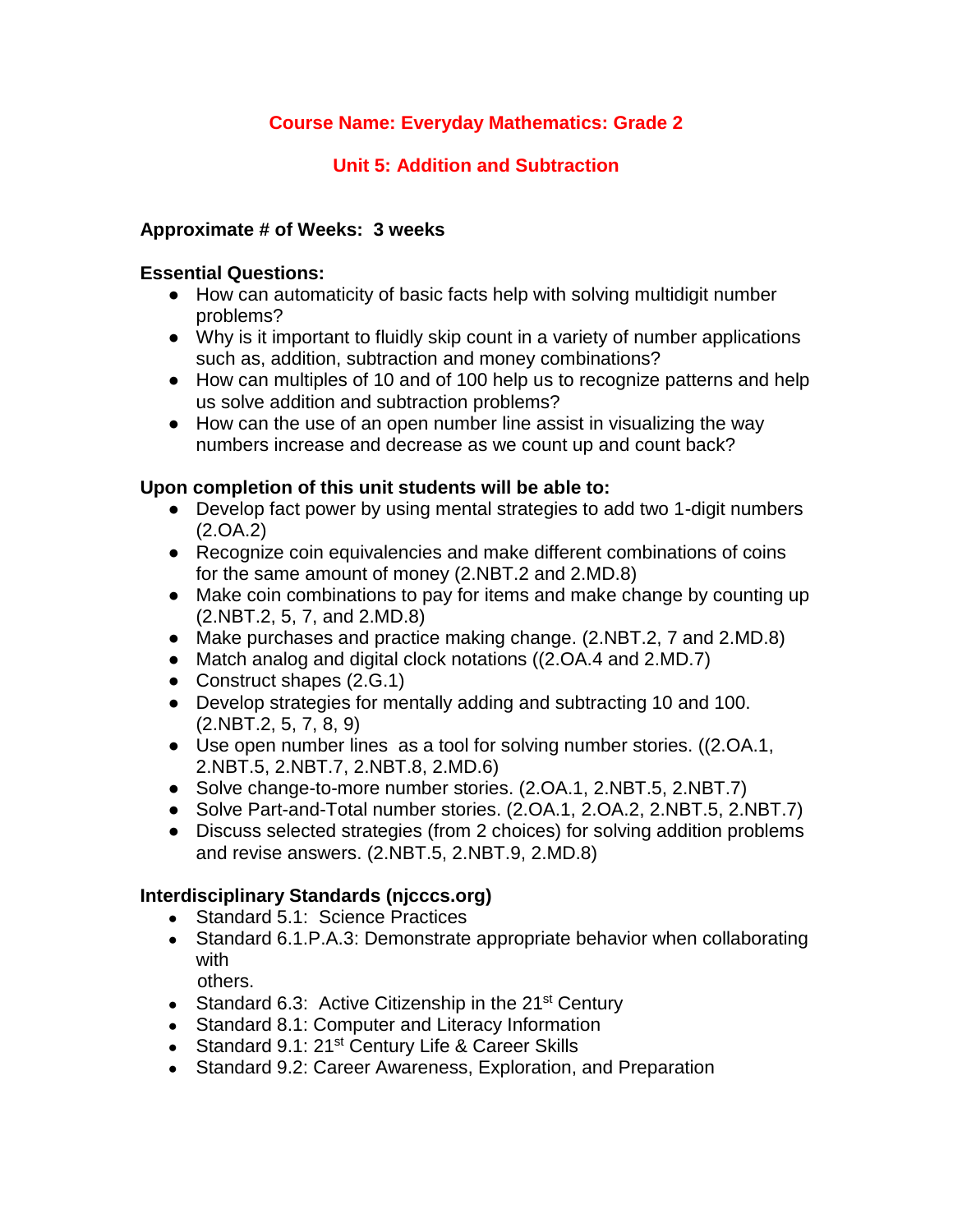- Online activities: ie: everydaymathonline.com, EM online home connection,
- e-presentations, EM Facts Workshop Game (provides online practice of basic facts and computation)
- SMARTBoard lessons
- Everyday Math computer games: practice math skills without internet connection
- IXL-Math

### **Enrichment Activities**:

- Add to Math Vocabulary Word Wall
- Literacy Connection: (**Lesson 5.2)** *Betcha!* by Stuart J. Murphy, Scholastic Inc. 1997; (**Lesson 5.3)** *The \$1.00 Word Riddle Book,* by Marilyn Burns, Math Solutions, 1990; (**Lesson 5.5)** *The Greedy Triangle,*  by Marilyn Burns Scholastic Inc. 1995; Shapes, Shapes, Shapes, by Tana Hoban, Greenwillow Books, 1996.
- EM Facts Workshop Game: provides online practice of basic facts and computation
- Everyday Math Games: Beat the Calculator, Spinning For Money, Dime-Nickel Grab, Salute!, Target, Addition Top-It, Clock Concentration, Addition/Subtraction Spin, Number Top-It
- Play Beat the Calculator with Extended Facts (multidigit numbers)
- Write Number Stories with Money-create a class book
- Solve a Coin Puzzle-create your own (MM p.123)
- Calculate the Value of a Name (Activity Card 68)
- Working with Pattern Block Puzzles-extend understanding of 2-D shapes (MM p.129)
- Adding and Subtracting 10s and 100s-to further develop mental math (Activity Card 72)
- Use Open Number Lines with Larger Numbers (MM p.135)
- Write Change-To-More Stories (Activity Card 75)
- Writing Missing-Part Number Stories. (Activity Card 76)
- Finding Changes in Temperature-to extend understanding of change situations. (MM p.143)

- ✓ math journals
- ✓ Math Games
- ✓ self-assessment checklist
- ✓ oral and whiteboard assessments
- ✓ homework, class work, independent work
- ✓ Thumbs Up/Thumbs Down
- ✓ Pair/Share
- ✓ record sheets for individual and class progress (Teacher observation)
- ✓ real-time data to inform instruction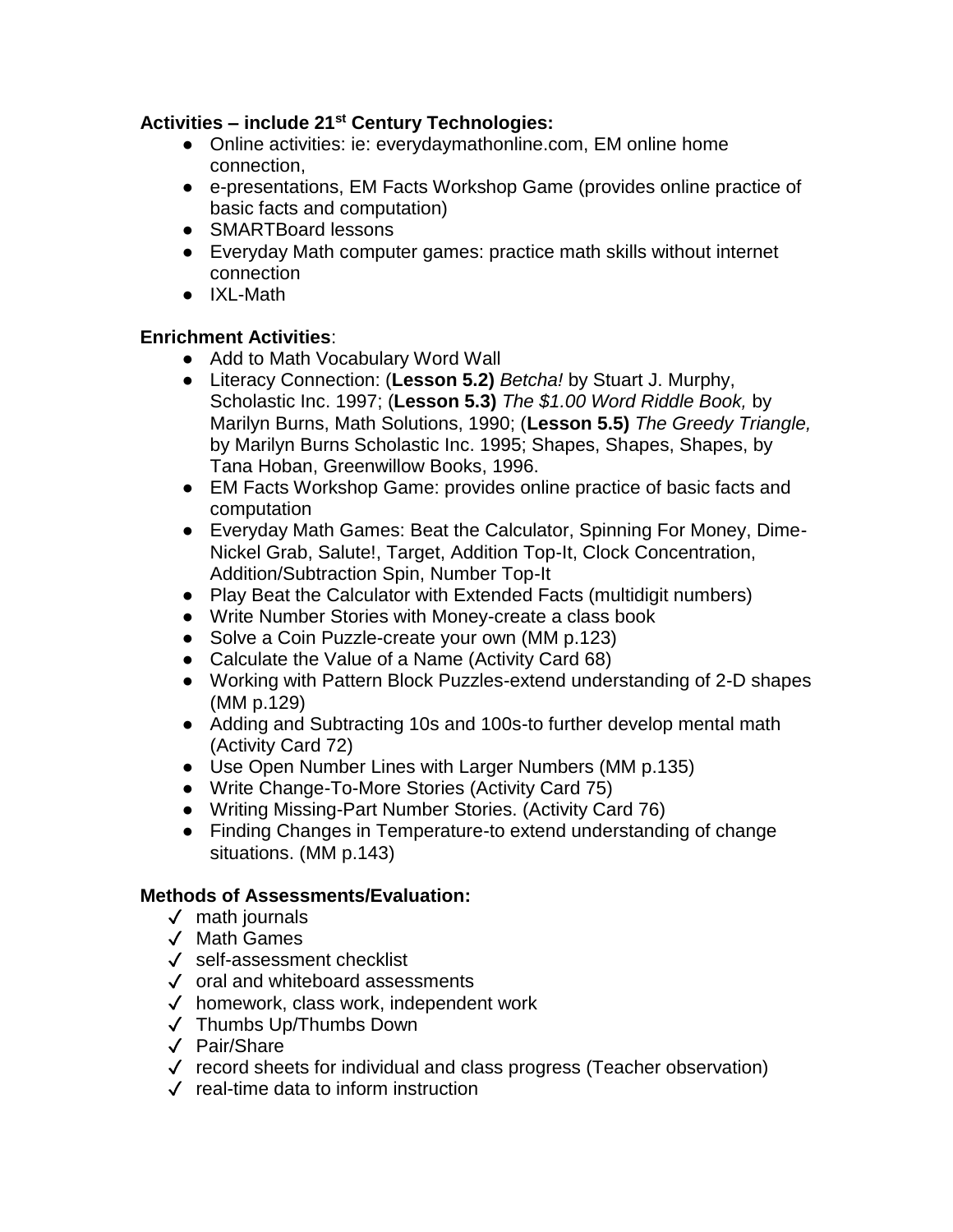- ✓ closure assessments masters
- ✓ Rubrics
- ✓ Unit Assessment
- ✓ Open-ended Questions
- ✓ Verbal Assessment
- ✓ Exit slips
- ✓ Observation (Teacher/Small/Whole Group)
- ✓ Anecdotal Records

- Online Textbook Information:
	- EM at Home Fact Workshop Game eToolkit
- Teacher Webpage
- EM Facts Workshop Game: provides online practice of basic facts and computation
- Online math websites: ie: superkids.com; mathplayground.com; aplusmath.com; primarygames.com, fastmath.com, etc.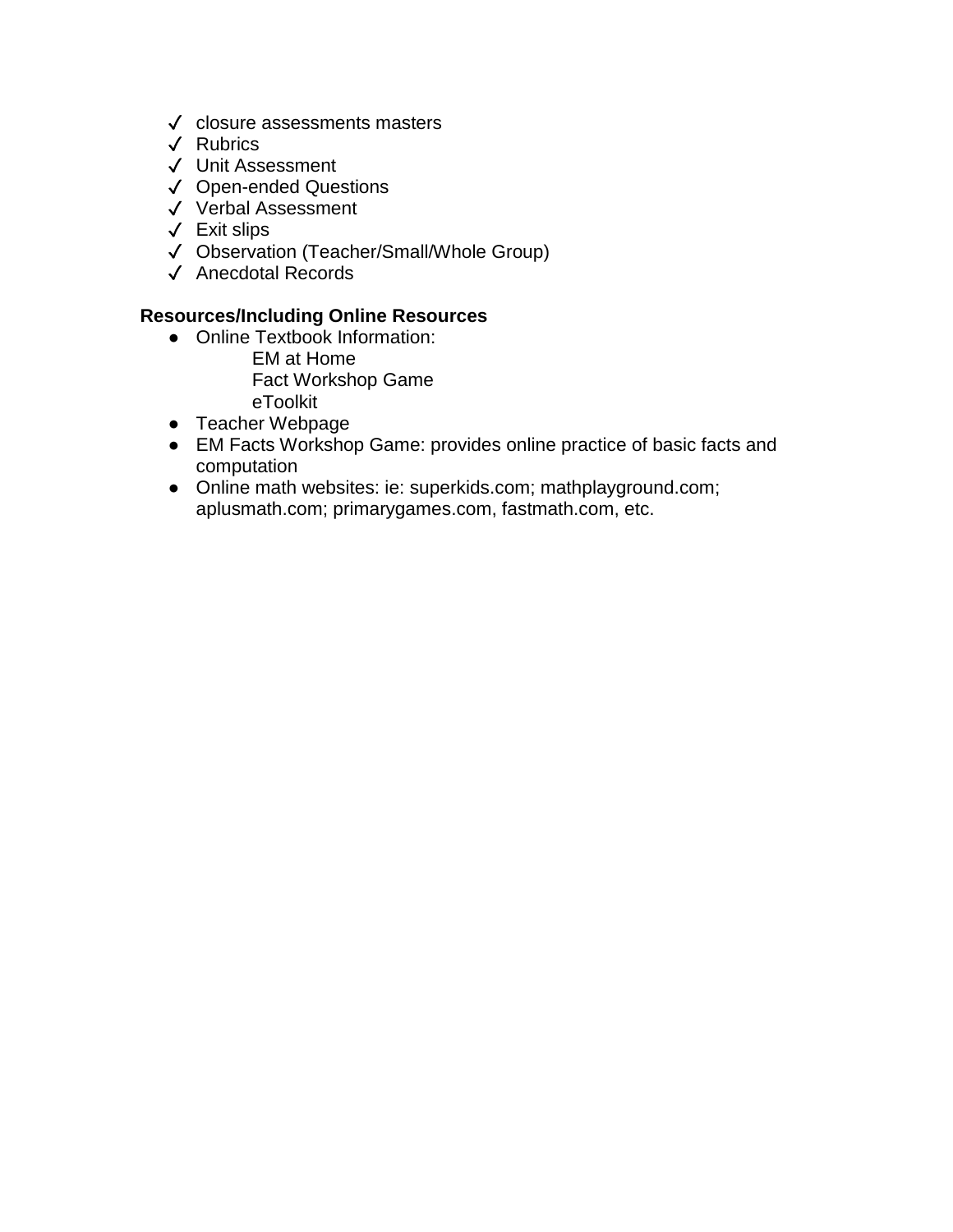# **Unit 6: Whole Number Operations and Number Stories**

### **Approximate # of Weeks: 2 weeks**

### **Essential Questions:**

- How do charts and graphs help us to understand data?
- How do equal-sharing problems (arrays) help us to understand multiplication?
- How can using concrete objects, such as number grids, counters, pictures, doodles, or tallies, help to solve real-life problems?
- How can using compliments of 10 help when adding three or more numbers?
- What are the "clue" words that indicate addition or subtraction?

### **Upon completion of this unit students will be able to:**

- Represent and interpret data and understand place value(2.NBT.2, 2.MD.6, 2.MD.10)
- Solve comparison number stories; involving addition and subtraction (2.OA.1, 2.NBT.5, 2.NBT.7, 2.MD.5)
- Choose diagrams to use for solving number stories. (2.OA.1, 2.NBT.3, 2.NBT.4, 2.NBT.5, 2.NBT.7, 2.MD.2, 2.MD.5)
- Solve animal number stories involving addition and subtraction related to length (2.OA.1, 2.NBT.3-7, 2.MD.2, 2.MD.5)
- Solve two-step number stories. (2.OA.1, 2.NBT.5, 2.NBT.7)
- Make ballpark estimates and invent and record their own strategies for solving addition problems. (2.NBT.5, 7, 9)
- Use base-10 blocks to find partial sums and build readiness for partialsums addition. (2.NBT.1, 5, 7, 9)
- Recognize partial-sums addition (2.NBT.1, 3, 5, 7, 9)
- Represent and solve problems using addition and subtraction; compare strategies and revise work. (2.OA.1, 2.NBT.5, 2.NBT.7)
- Build arrays, measure and compare lengths and create shapes. (2.OA.4, 2.NBT.2, 2.MD.1, 2.MD.4, 2.G.1)

- Standard 5.1: Science Practices
- Standard 6.1. P.A.3: Demonstrate appropriate behavior when collaborating with
	- others.
- Standard 8.1: Computer and Literacy Information
- Standard 9.1: 21<sup>st</sup> Century Life & Career Skills
- Standard 9.2: Career Awareness, Exploration, and Preparation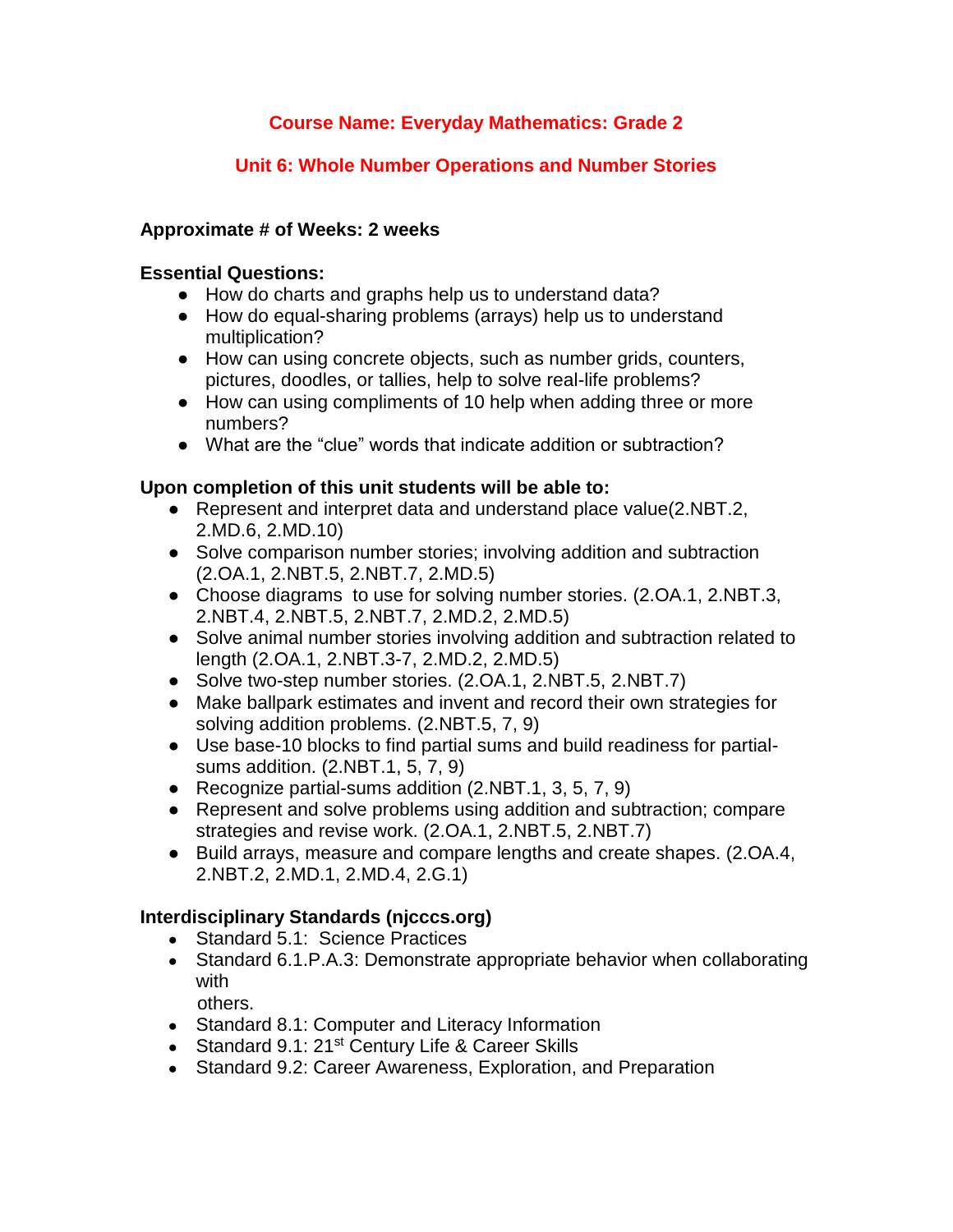- Online activities: ie: everydaymathonline.com, EM online home connection,
- e-presentations, EM Facts Workshop Game (provides online practice of basic facts and computation)
- SMARTBoard lessons
- Everyday Math computer games: practice math skills without internet connection
- IXL-Math

# **Enrichment Activities**:

- Add to Math Vocabulary Word Wall
- Literacy Connection: **(Lesson 6.1)** *The Grapes of Math*, by Greg Tang, Scholastic Inc. 2004; (**Lesson 6.3)** *Actual Size,* by Steve Jenkins, Perfection Learning Corporation, 2014; (**Lesson 6.5)** *Where the Sidewalk Ends,* by Shel Silverstein, HarperCollins Publisher, 2004; **(Lesson 6.9)**, *A Remainder of One*, by Elinor J. Pinczes, Houghton Mifflin Harcourt, 2002
- Everyday Math Games: The Exchange Game, Salute!, Beat the Calculator, Array Bingo
- Collect data for class: Birthday Month; students make tally mark chart and bar graph to show findings
- Find everyday arrays around the room; illustrate and write the corresponding number sentence
- Use a situation diagram to solve addition and subtraction stories
- Use a variety of strategies to solve problems: ie: draw a picture, act out the problem, make a table, chart, or list
- Write Comparison Number Stories (MM p. 161)
- Write Number Stories to Match Number Models (MM p. 166)
- Match Number Models (MM p. 168)
- Write a Two-Step Number Story (Activity Card 78)
- Addition Strategy Poster -make a poster of various strategies to solve 2 digit numbers (Activity Card 79)
- Comparing Addition Number Stories (MM p. 174)
- Comparing Addition Strategies-students use partial sums in comparison to another strategy (Activity Card 82)

- ✓ math journals
- ✓ Math Games
- ✓ self-assessment checklist
- ✓ oral and whiteboard assessments
- ✓ homework, class work, independent work
- ✓ Thumbs Up/Thumbs Down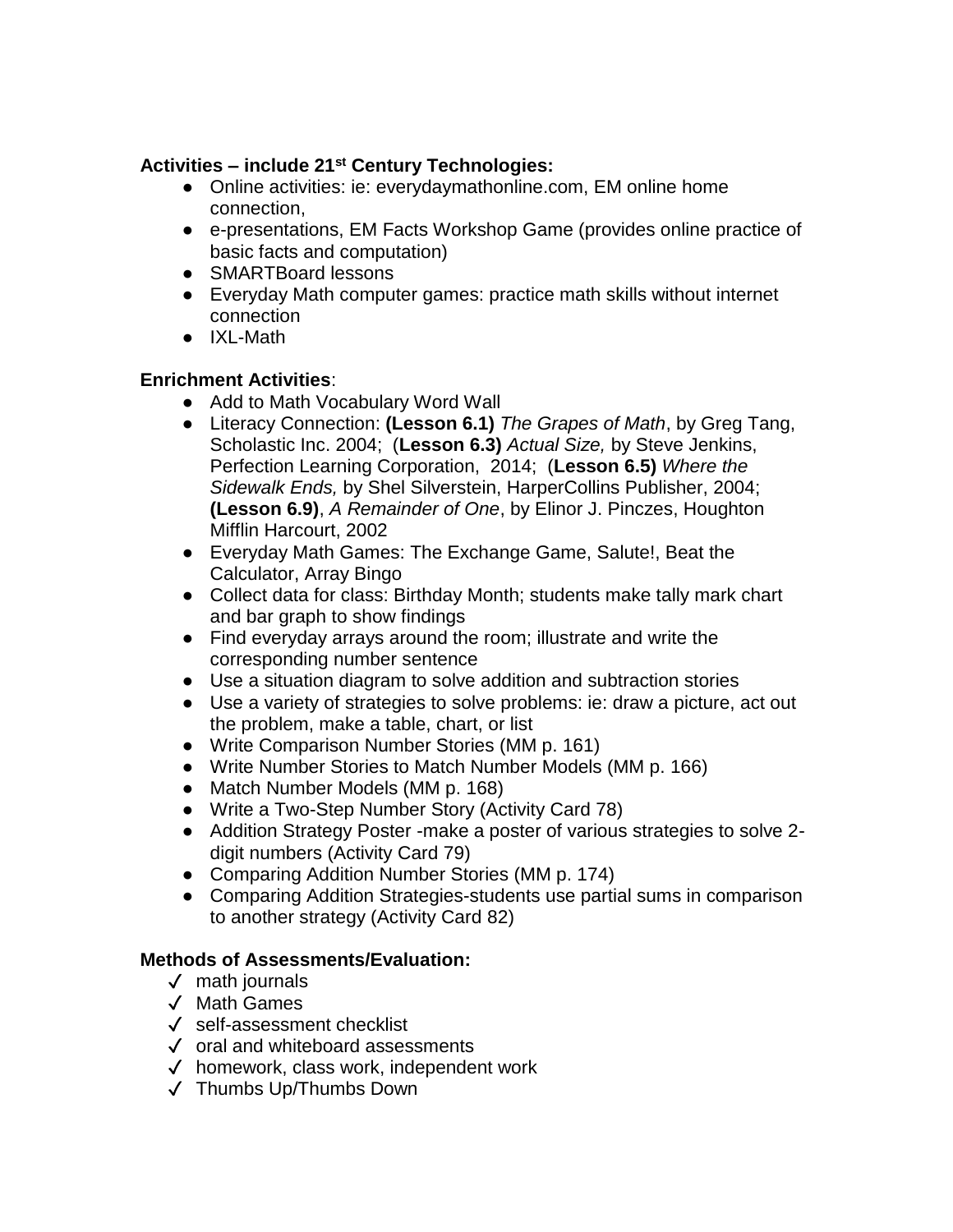- ✓ Pair/Share
- ✓ record sheets for individual and class progress (Teacher observation)
- ✓ real-time data to inform instruction
- ✓ closure assessments masters
- ✓ unit assessments
- ✓ Rubrics
- ✓ Poster/Display
- ✓ Verbal Assessment
- ✓ Exit slips
- ✓ Observation (Teacher/Small/Whole Group)
- ✓ Anecdotal Records

- Online Textbook Information: EM at Home
	- Fact Workshop Game
	- eToolkit
- Teacher Webpage
- EM Facts Workshop Game: provides online practice of basic facts and computation
- Online math websites: ie: superkids.com; mathplayground.com; aplusmath.com; primarygames.com, fastmath.com, etc.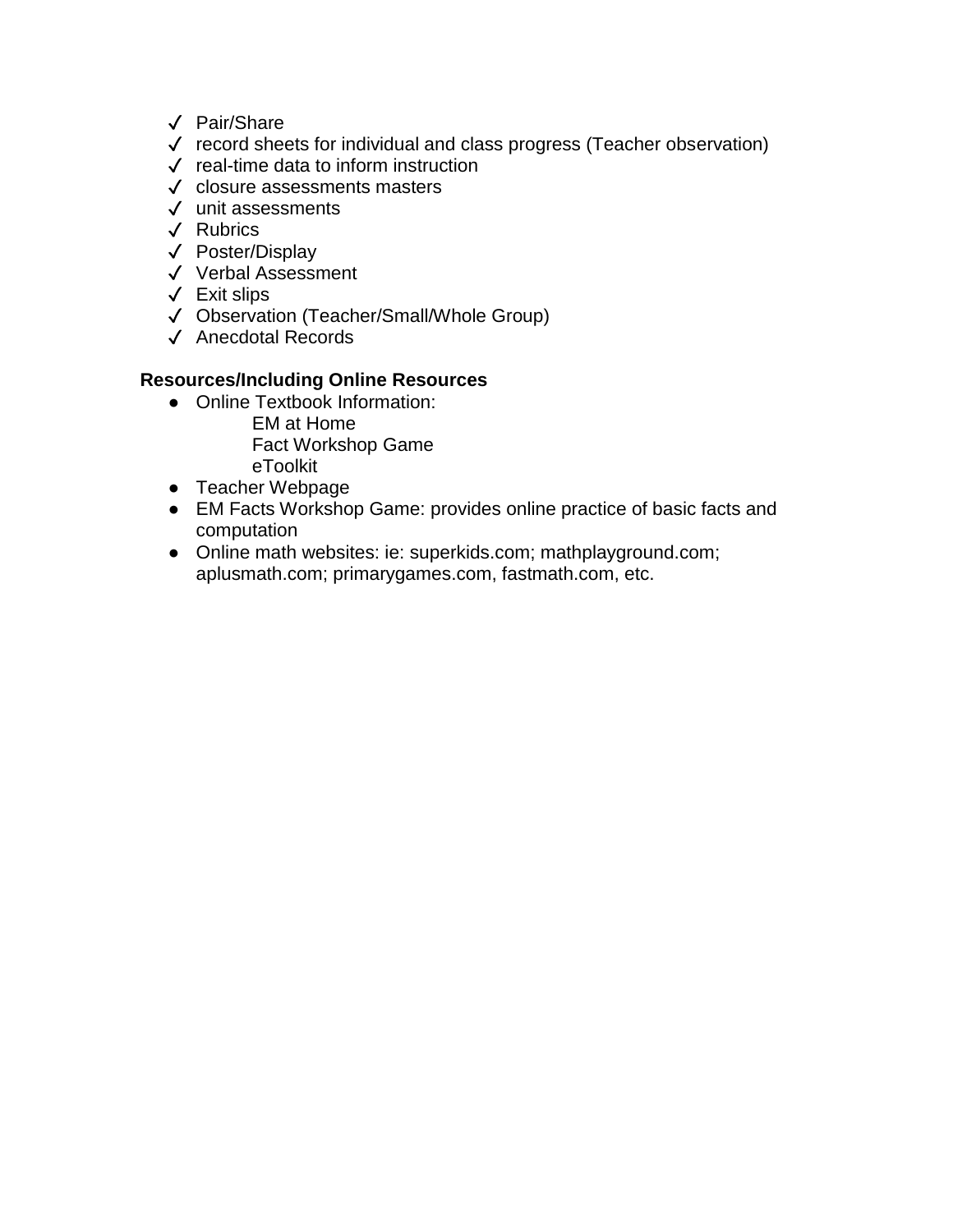# **Unit 7: Number Operations and Measurement Data**

### **Approximate # of Weeks: 2 weeks**

### **Essential Questions:**

- How does skip counting help us to understand number patterns?
- What is the definition of "median" and how do we find a median of a set of numbers?
- How does the "turn-around" rule of addition and other patterns in math help to solve multidigit problems?
- How do compliments of 10 help us with mentally solving addition and subtraction problems?
- How can calculators help us explore number patterns?
- Why is it important to be able to measure to the "nearest" inch/centimeter?
- In what ways do graphs and charts help us to understand data?

### **Upon completion of this unit students will be able to:**

- Find differences between 2-digit numbers and multiples of 10 (2.OA.2, 2.NBT.1, 1a, 2.NBT.5, 2.NBT.9))
- Apply place value concepts to solve addition and subtraction problems. ( 2.OA.1, 2.OA.2, 2.NBT.6)
- Solve addition problems with three or more addends. (2.NBT.5, 6, 9)
- Use customary length units and measure to the nearest yard. (2.MD.1,2,3,4)
- Choose appropriate tools and use appropriate units estimate and measure lengths. (2.MD.1, 3, 4)
- Measures lengths to the nearest centimeter and nearest inch. (2.MD.1-3 and 2.MD.9)
- Represent and interpret data using a line plot. (2.NBT.5, 2.MD.6, 2.MD.9)
- Represent and interpret data using a frequency table. (2.NBT.3, 2.NBT.5, 2,MD.2, 2.MD.6, 2.MD.9)
- Measure and estimate lengths in standard units. (2.MD.1-3, 2.MD.9, 2.MD.10)
- Reason with shapes and their attributes. (2.G.1)

- Standard 5.1: Science Practices
- Standard 6.1. P.A.3: Demonstrate appropriate behavior when collaborating with
	- others.
- Standard 6.3: Active Citizenship in the  $21<sup>st</sup>$  Century
- Standard 8.1: Computer and Literacy Information
- Standard 9.1: 21<sup>st</sup> Century Life & Career Skills
- Standard 9.2: Career Awareness, Exploration, and Preparation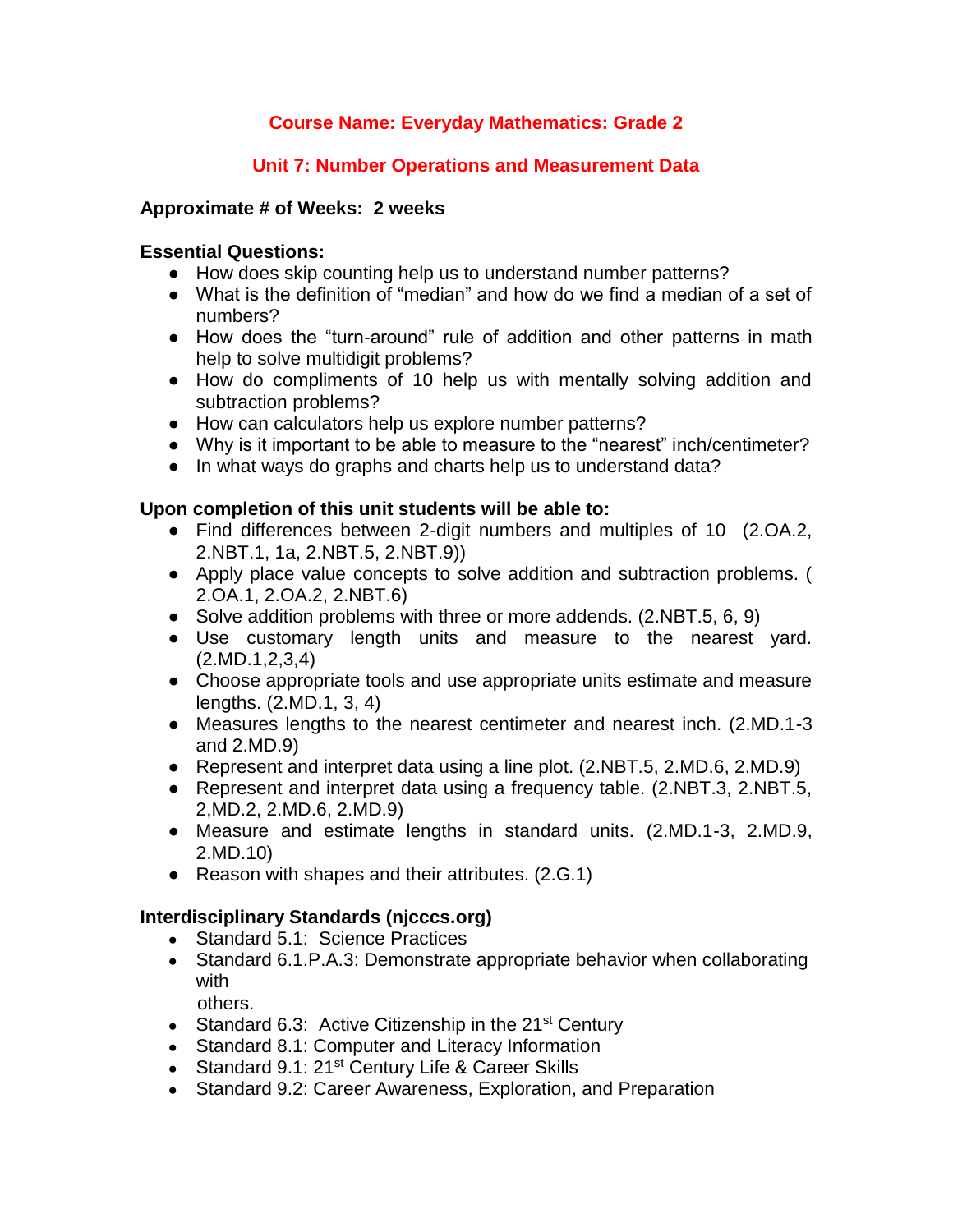- Online activities: ie: everydaymathonline.com, EM online home connection,
- e-presentations, EM Facts Workshop Game (provides online practice of basic facts and computation)
- SMARTBoard lessons
- Everyday Math computer games
- IXL-Math
- Math/CS-Related Software

# **Enrichment Activities**:

- Add to Math Vocabulary Word Wall
- Literacy Connection: **(Lesson 7.1)** *The Grapes of Math*, by Greg Tang Scholastic Inc. 2004; **(Lesson 7.6)** *Probably Pistachio*, by Stuart J. Murphy, HarperCollins Publishers, 2001
- Everyday Math Games: Hit the Target, Hit the Target with Other Numbers, Basketball Addition, Beat the Calculator, Addition/Subtraction Spin
- Adding Four 2-digit Numbers (Activity Card 88)
- Using Yards or Meters to Measure a Path-apply understanding of measuring distances
- Making Up and Solving Number Stories
- Making a Line Plot-to apply knowledge of collecting data (Activity Card 92)
- Questions for Arm Span and Line Plot-write questions about a line plot to extend understanding of line plots (Activity Card 94)
- Draw a Bar Graph-to apply understanding of representing data (MM p. 207)

- ✓ math journals
- ✓ Math Games
- ✓ self-assessment checklist
- ✓ oral and whiteboard assessments
- ✓ homework, class work, independent work
- ✓ Thumbs Up/Thumbs Down
- ✓ Pair/Share
- ✓ record sheets for individual and class progress (Teacher observation)
- ✓ real-time data to inform instruction
- ✓ Open-ended Questions
- ✓ unit assessments
- ✓ Rubrics
- ✓ Unit Assessments
- ✓ Verbal Assessment
- ✓ Exit slips
- ✓ Observation (Teacher/Small/Whole Group)
- ✓ Anecdotal Records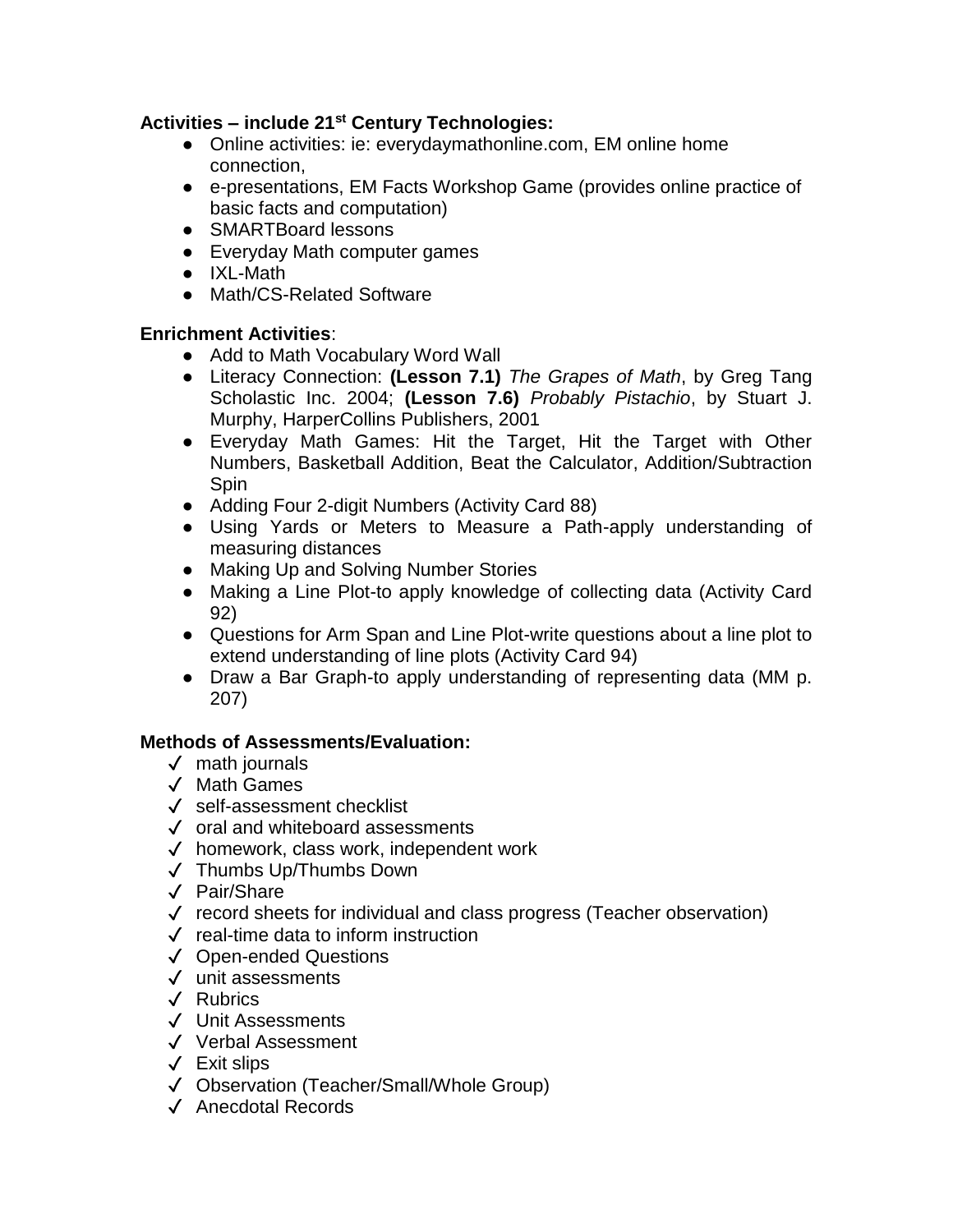- Online Textbook Information:
	- EM at Home Fact Workshop Game eToolkit
- Teacher Webpage
- EM Facts Workshop Game: provides online practice of basic facts and computation
- Online math websites: ie: superkids.com; mathplayground.com; aplusmath.com; primarygames.com, fastmath.com, etc.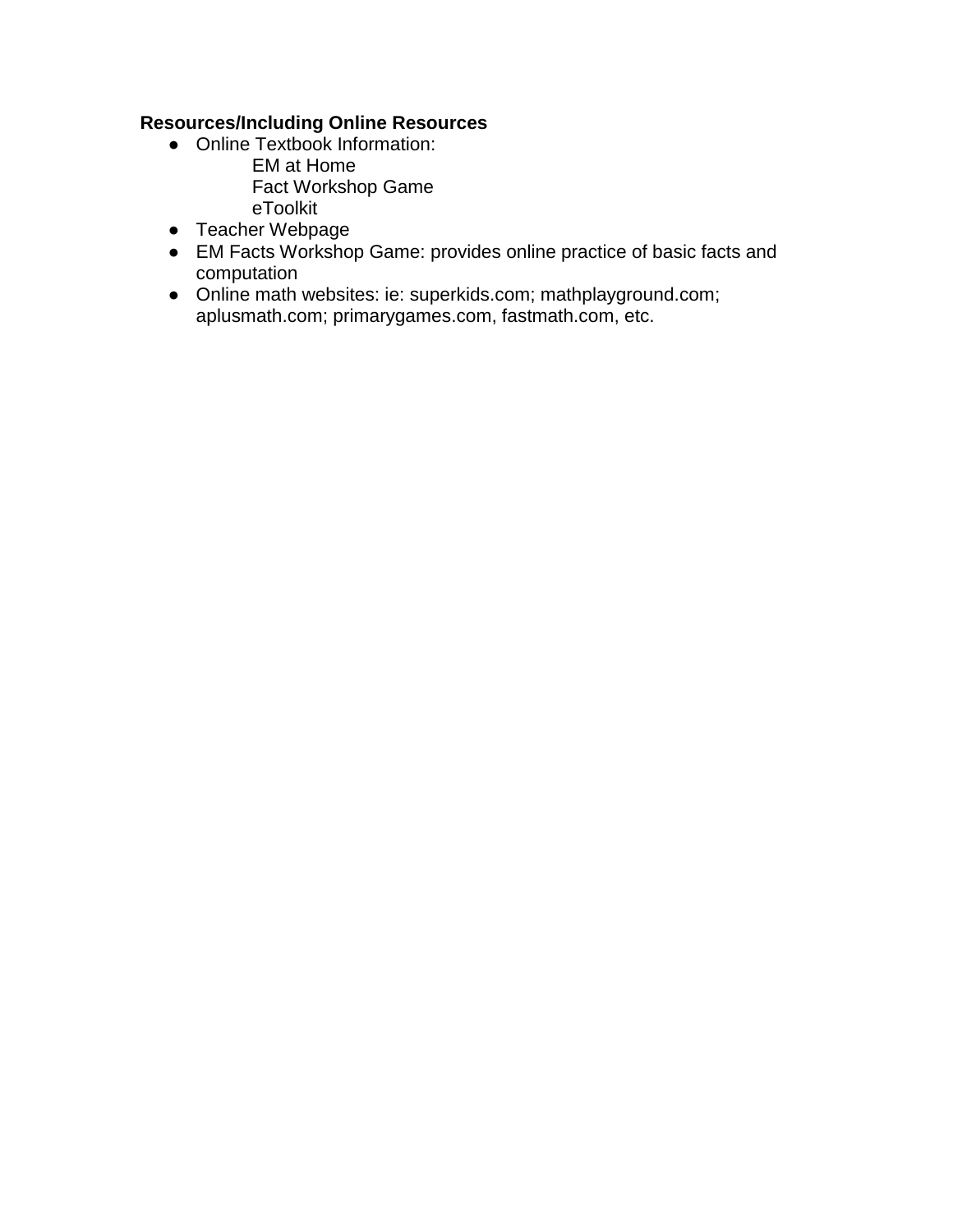### **Unit 8: Geometry and Arrays**

#### **Approximate # of Weeks: 3 weeks**

#### **Essential Questions:**

- How do geometric models describe spatial relationships?
- How are geometric shapes and objects classified?
- How do parallel and congruent lines help us to discuss relationships between geometric shapes?
- When are rows and columns used in everyday life?
- How does creating identical rows and columns help to represent or count a number?
- What is the relationship of equal groups to multiplication and division?

#### **Upon completion of this unit students will be able to:**

- Describe the attributes of 2-dimensional shapes. (2.G.1)
- Identify shapes that have certain attributes and reason based on those attributes. (2.G.1)
- Build and compare various polygons. ((2.G.1)
- Draw quadrilaterals based on given attributes. (2.G.1)
- Sort and compare 3-D shapes based on their attributes. (2.G.1)
- Use manipulatives to partition rectangles into same size squares. (2.G.1)
- Solve number stories about equal groups and arrays. (2.OA.1, 2.OA.4, 2.NBT.2)
- Recognize various ways of representing a number using arrays. (2.OA.4, 2.NBT.2)
- Reason with shapes and their attributes to be able to build and partition various shapes.(2.G.1, 2.G.3)

- Standard 5.1: Science Practices
- Standard 6.1. P.A.3: Demonstrate appropriate behavior when collaborating with others.
- Standard 6.3: Active Citizenship in the  $21^{st}$  Century
- Standard 8.1: Computer and Literacy Information
- Standard 9.1: 21<sup>st</sup> Century Life & Career Skills
- Standard 9.2: Career Awareness, Exploration, and Preparation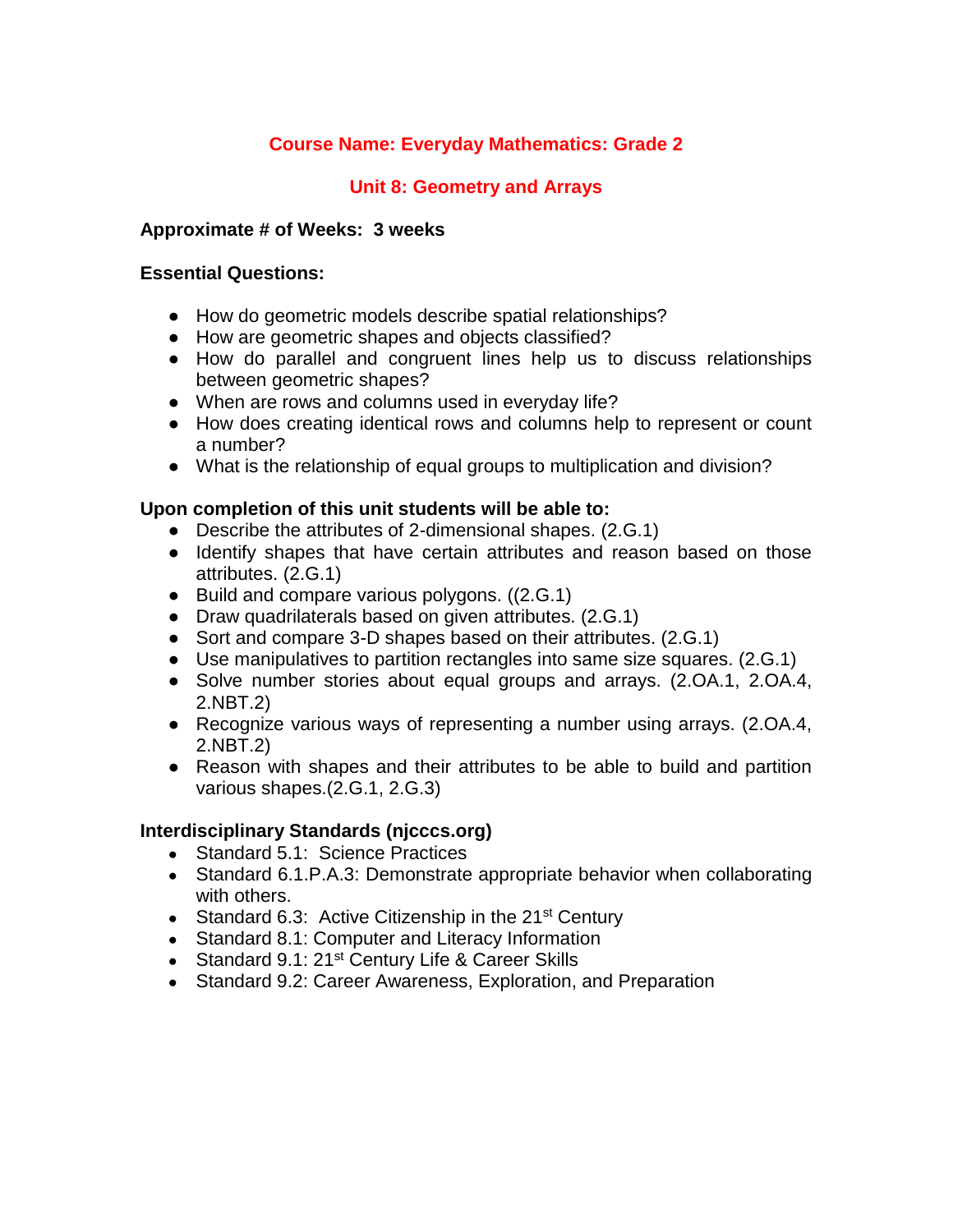- Online activities: ie: everydaymathonline.com, EM online home connection,
- e-presentations, EM Facts Workshop Game (provides online practice of basic facts and computation)
- SMARTBoard lessons
- IXL-Math
- Math/CS-Related Software

# **Enrichment Activities**:

- Add to Math Vocabulary Word Wall
- Literacy Connection: **(Lesson 8.1, 8.2)** *Shapes, Shapes, Shapes,* by Tana Hoban, Greenwillow Books, 1996; **(Lesson 8.1)** *The Greedy Triangle*, by Marilyn Burns, Scholastic Inc, 200; **(Lesson 8.2)**  *Grandfather Tang's Story,* by Ann Tompert, Dragonfly Books, 1997; **(Lesson 8.3)** *Shape Up*!, by David A. Adler, Holiday House, 2008
- **(Lesson 8.5)** *Three Pigs, One Wolf and Seven Magic Shapes*, by Grace Maccarone, Cartwheel, 1998; **(Lesson 8.7)** *Fraction Action,* by Loreen Leed, Holiday House, 1996; **(Lesson 8.8**) *Each Orange Had 8 Slices: a Counting Book,* Paul Giganti, Greenwillow Books, 1999; (**Lesson 8.10**) *One Hundred Hungry Ants*, by Elinor J. Pinczes, Houghton Mifflin Harcourt, 2002
- Everyday Math Games; Subtraction Top-It, Shape Capture, Target, The Number-Grid Difference Game, Beat the Calculator, Basketball Addition, Array Concentration, Array Bingo
- Solve Shape Riddles (Activity Card 99)
- Compare Shapes-use a Venn diagram to extend work with shapes (MM p.TA31)
- Describe Faces and Cubes-apply understanding of 3-D shapes (MM p.220)
- Partitioning Rectangles without Tools-creating arrays (MM p.223)
- Partitioning Polygons-deepening understanding of partitioning (MM. 230)
- Solve Equal-Groups and Array Riddles-making sense of and solving challenging riddles (MM p. 235)
- Explore Square Numbers-further explore arrays and discuss patterns they noticer (Activity Card 105)

- ✓ math journals
- ✓ Math Games
- ✓ self-assessment checklist
- ✓ oral and whiteboard assessments
- ✓ homework, class work, independent work
- ✓ Thumbs Up/Thumbs Down
- ✓ Pair/Share
- ✓ record sheets for individual and class progress (Teacher observation)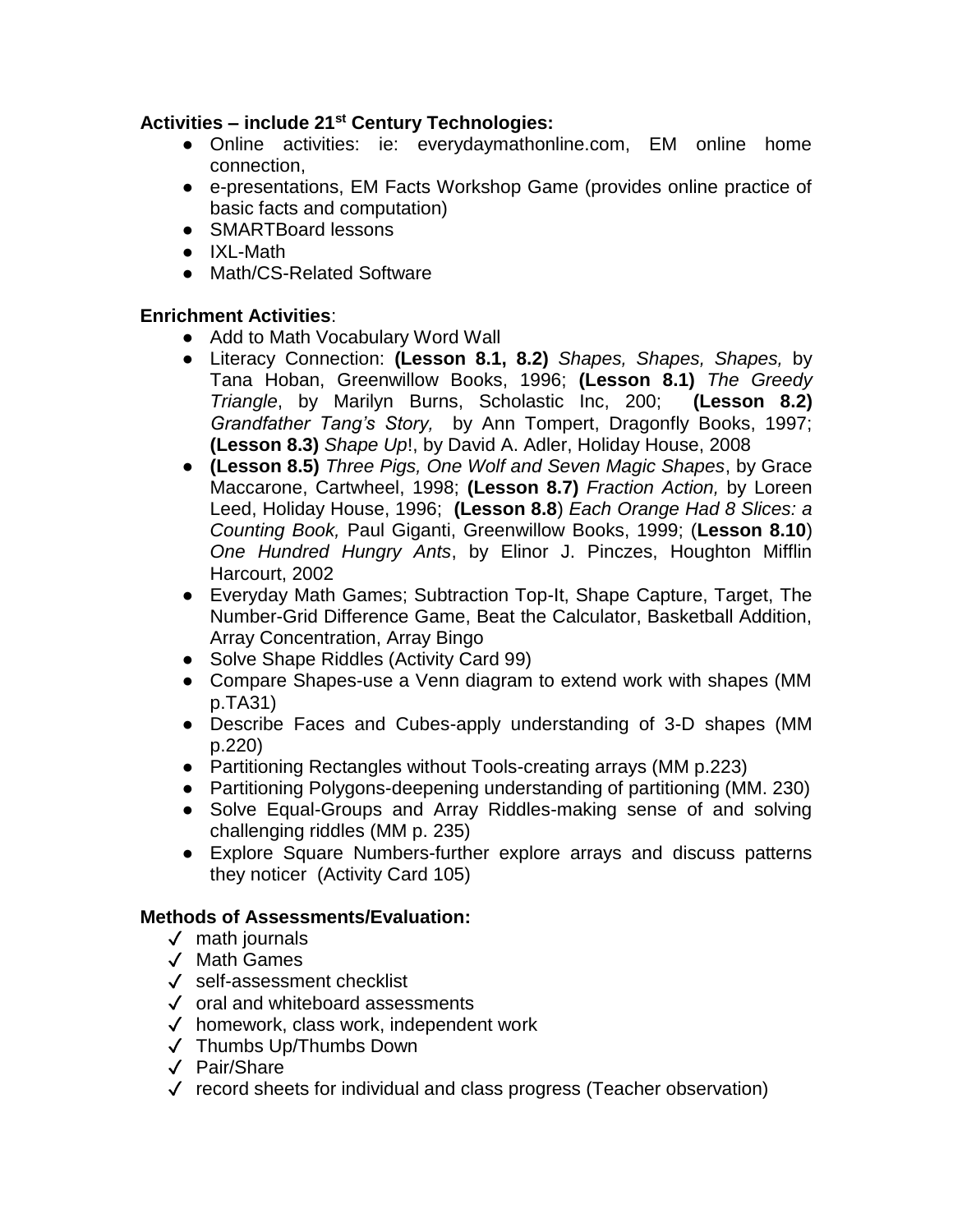- ✓ real-time data to inform instruction
- ✓ closure assessments masters
- ✓ unit assessments
- ✓ Rubrics
- ✓ Unit Assessments
- ✓ Exit slips
- ✓ Observation (Teacher/Small/Whole Group)
- ✓ Anecdotal Records

- Online Textbook Information:
	- EM at Home Fact Workshop Game eToolkit
- Teacher Webpage
- EM Facts Workshop Game: provides online practice of basic facts and computation
- Online math websites: ie: superkids.com; mathplayground.com; aplusmath.com; primarygames.com, fastmath.com, etc.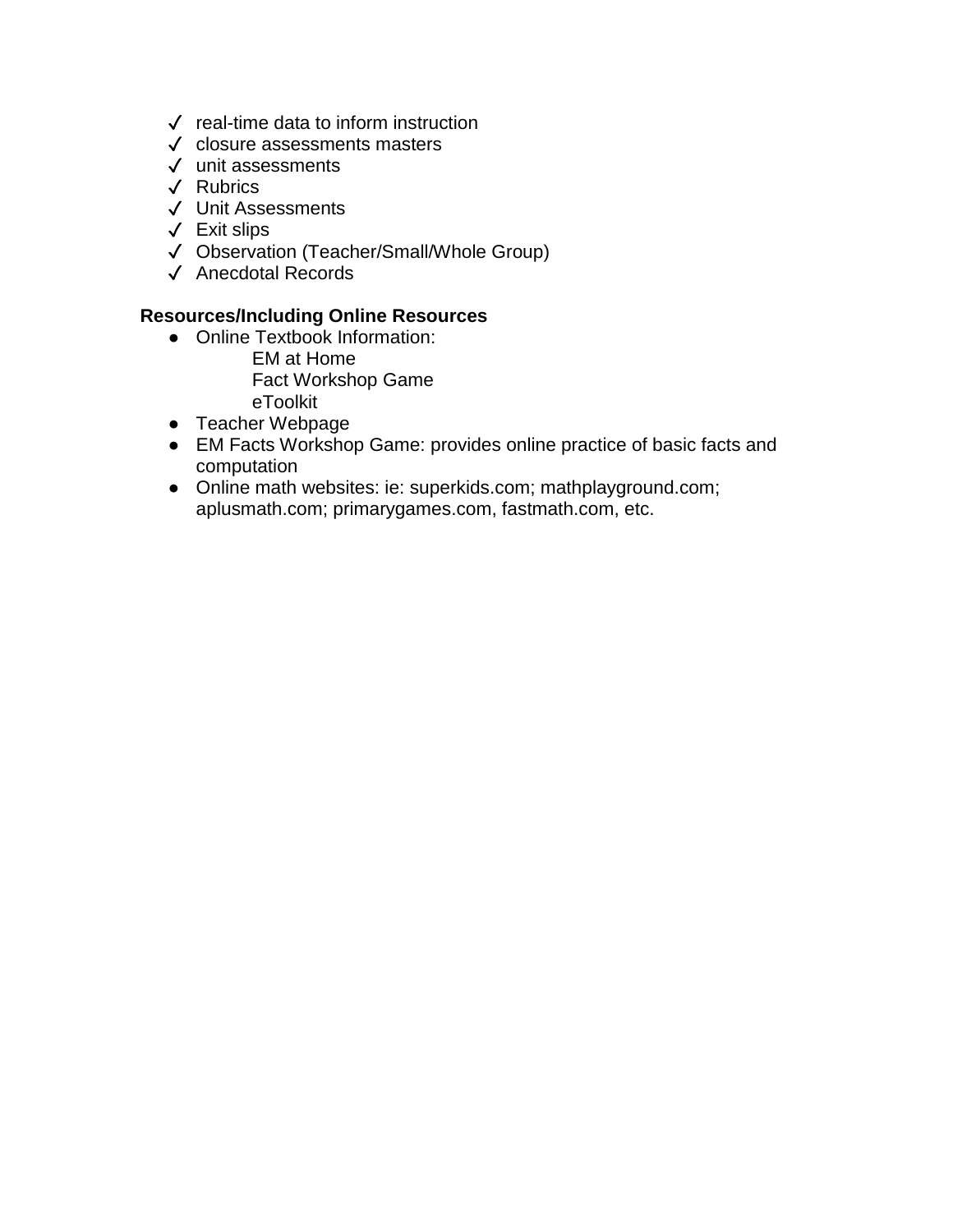# **Unit 9: Equal Shares and Whole-Number Operations**

## **Approximate # of Weeks: 3 weeks**

### **Essential Questions:**

- Can a shape be partitioned into equal shares in more than one way?
- How can using math vocabulary help to explain and discuss various partitioning strategies?
- What else can be divided into equal shares besides objects?
- Do all numbers have many names?
- What are different ways to represent numbers using base-10 blocks?
- What is the relationship between renaming and trading when multidigit solving subtraction problems?
- Why do we sometimes estimate the cost of things in real life?
- How could it help you to know how to make change using your head?

# **Upon completion of this unit students will be able to:**

- Divide shapes and use fraction vocabulary to name the shares. (2.G.3)
- Recognize equal shares of different shapes and divide the shapes. (2.MD.6, 2.G.3)
- Demonstrate the ability to make equal shares and revise work as needed. (2.G.3)
- Measure lengths to the nearest half inch. (2.MD.1, 4, 6)
- Write multidigit numbers in expanded form and compare them. (2.NBT.1-4 and 2.NBT.1a)
- Use base-10 blocks to solve subtraction problems. (2.NBT.1, 2.NBT.1a, 2.NBT.1b, 2.NBT.3, 2.NBT.5, 2.NBT.7, 2.NBT.9)
- Use expand-and-trade subtraction to subtract multidigit numbers. (2.NBT.1, 2.NBT.1a, 2.NBT.3, 2.NBT.5, 2.NBT.7, 2.NBT.9
- FInd coin and dollar combinations with equivalent values. (2.NBT.2 and 2.NBT.7)
- Use dollar and cent notation appropriately. (2.MD.8)
- Use mental math, make reasonable estimations and revise work when needed. (2.OA. 1, 2.NBT.2, 2.NBT.6)
- Solve number stories about 2 equal groups. (2.OA.1-4)
- Skip count and add to solve problems involving multiples of 10 and 5. (2.OA.1, 2.NBT..2, 2.NBT.5,

- Standard 5.1: Science Practices
- Standard 6.1. P.A.3: Demonstrate appropriate behavior when collaborating with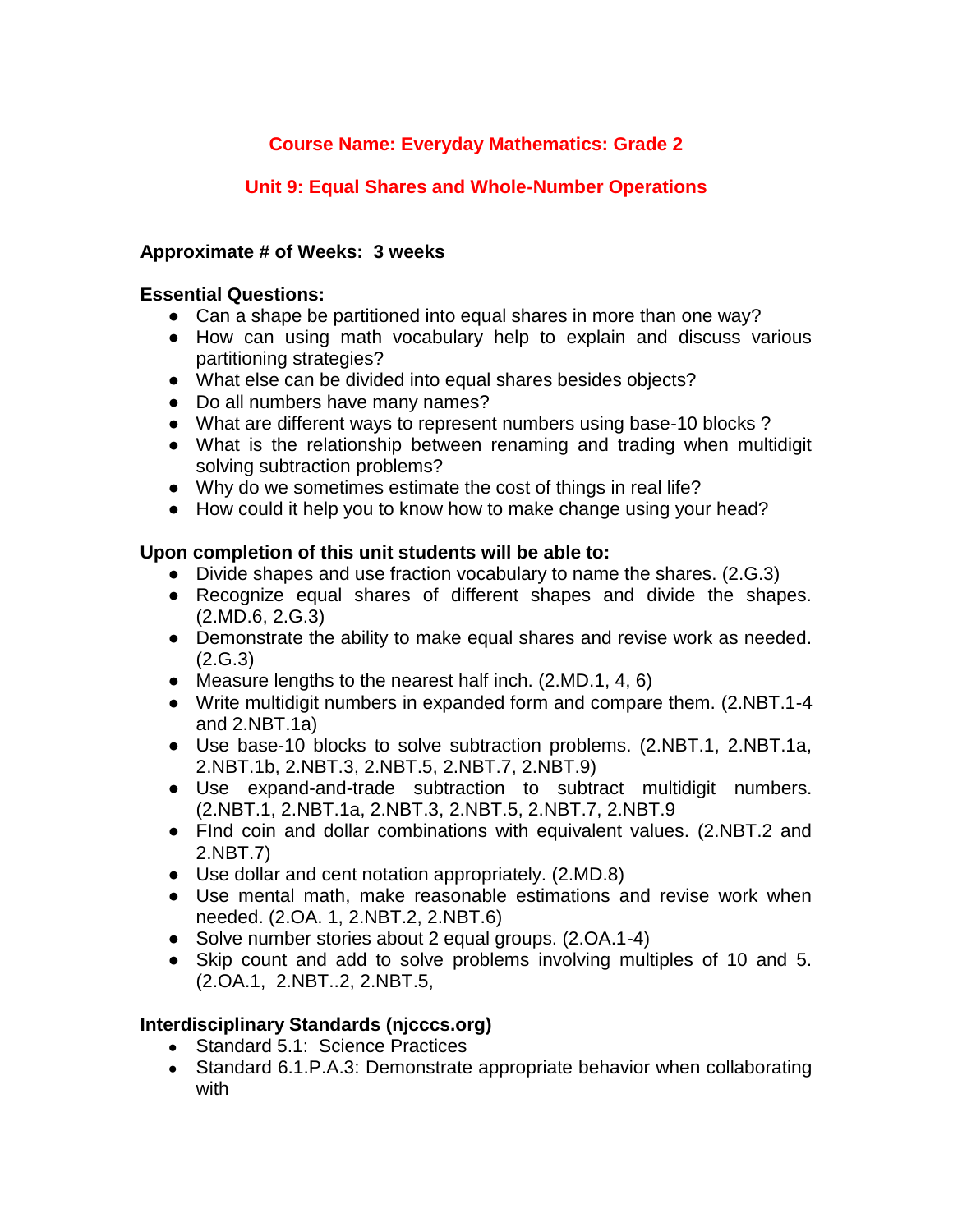others.

- Standard 6.3: Active Citizenship in the  $21^{st}$  Century
- Standard 8.1: Computer and Literacy Information
- Standard 9.1: 21<sup>st</sup> Century Life & Career Skills
- Standard 9.2: Career Awareness, Exploration, and Preparation

# **Activities – include 21st Century Technologies:**

- Online activities: ie: everydaymathonline.com, EM online home connection,
- e-presentations, EM Facts Workshop Game (provides online practice of basic facts and computation)
- SMARTBoard lessons
- IXL-Math
- Math/CS-Related Software

# **Enrichment Activities**:

- Add to Math Vocabulary Word Wall
- **(Lesson 9.1)** *Ed Emberley's Picture Pie: A Cut and Paste Drawing Book,* by Ed Emberley, Little Brown, 2006; **(Lesson 9.4)** *Inchworm and a Half***,** by ELinor Pinczes, Houghton Mifflin, 2006 **\(Lesson 9.8)** *Pigs Go to Market: Fun with Math and Shopping,* by Amy Axelrod, Scholastic Inc. 1999
- Everyday Math Games; Array Concentration, Shape Capture, Number Top-It, Beat the Calculator, Hit The Target
- Naming Equal Parts Found in Literature-apply understanding of names for equal parts (Activity Card 111),
- Showing Fractions for One Half-equivalent fractions for ½ (MM p.246)
- Measuring a Crooked Path (MM p. 258)
- Exploring Place Value (MM p. 261)
- Subtracting Multidigit Numbers-subtracting 3- and 4-digit numbers (Activity Card 116)
- Exploring Subtraction Strategies-writing 2- and 3- digit subtraction problems using a variety of strategies (Activity Card 118)
- Planning a Picnic-students plan and shop for a picnic (MM p.268)
- A Paper-Folding Problem-predicting and practicing doubles (MM p.276)

- ✓ math journals
- ✓ Math Games
- ✓ self-assessment checklist
- ✓ oral and whiteboard assessments
- ✓ homework, class work, independent work
- ✓ Thumbs Up/Thumbs Down
- ✓ Pair/Share
- ✓ record sheets for individual and class progress (Teacher observation)
- ✓ real-time data to inform instruction